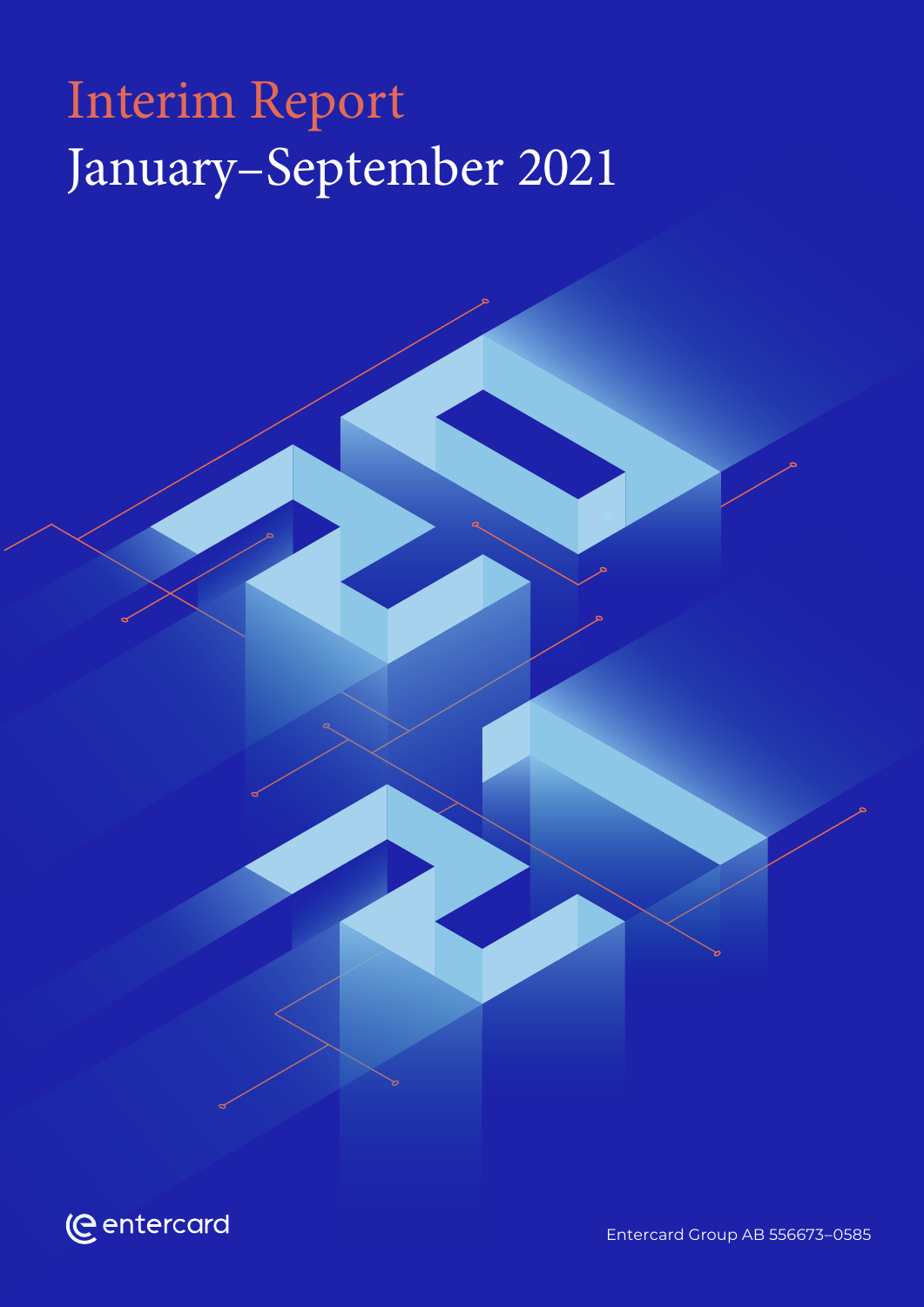# (eentercard

## INTERIM REPORT

January - September 2021

Entercard Group AB 556673-0585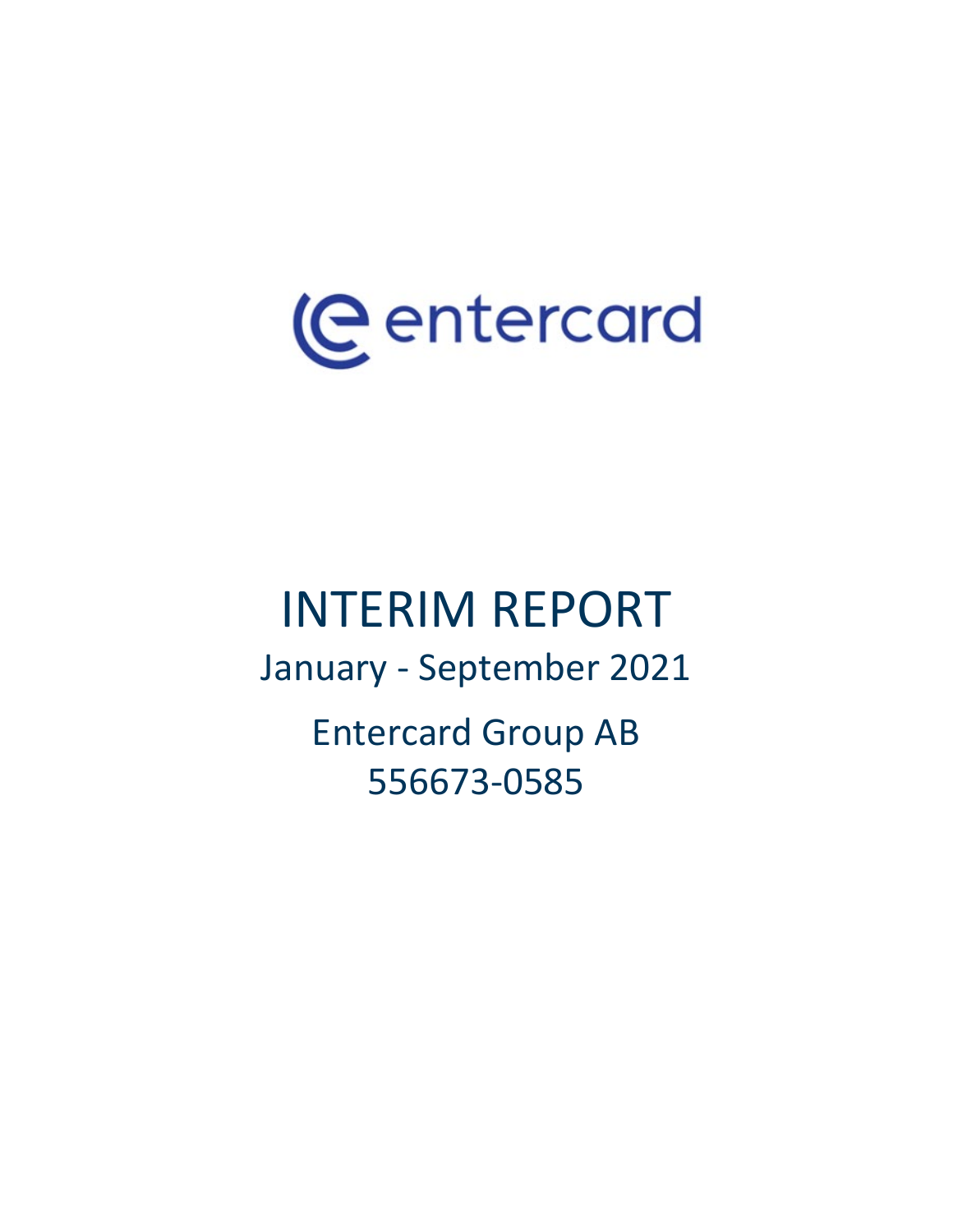## **Table of Content**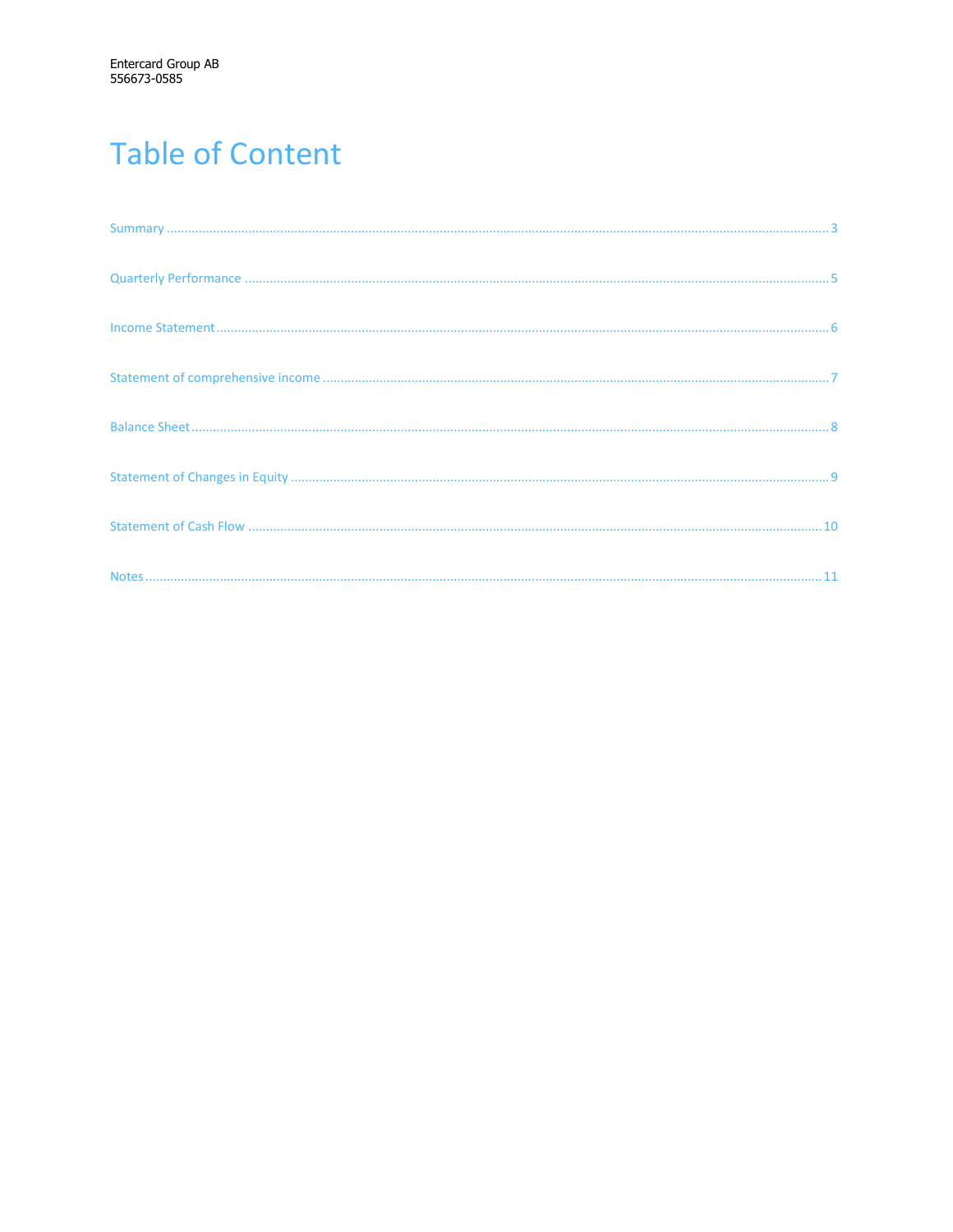## **INTERIM REPORT FOR ENTERCARD GROUP AB**

The Chief Executive Officer for Entercard Group AB hereby submits the Interim report for January 1 - September 30, 2021.

### SUMMARY

### Scope, type of Operation and ownership

Entercard Group AB operates in the Scandinavian market, with the issuance of credit cards and consumer loans as a primary business focus. The business focus of Entercard is to issue credit cards and consumer loans under its own brand, re:member, in all three Scandinavian countries, as well as issuing credit cards and loans under different partners' brands and through their own distribution channels. The company is owned by Swedbank AB, 60% and Barclays Principal Investments Limited, 40% through a joint venture. Entercard is headquartered in Sweden and operates two branches in Norway and Denmark, respectively.

### Significant events during the period

The most significant event for Entercard during the quarter was the start of the new Chief Executive Officer, Jan Haglund. With the assumption of Jan to the reins as CEO, Entercard will continue to sharpen the strategic focus as a leading provider for unsecured credits with the aim to make our customers' everyday life easier and safer.

The Covid conditions in Scandinavia have improved over the previous quarter. Both Denmark and Norway have abolished Covid health mandates and restrictions that have characterized the previous year. Masks, testing and distance mandates were removed. Both nations will view future Covid-19 infections as the common flu. These were significant steps toward opening up the society further for mobility and commerce. Correspondingly, Sweden has maintained its relatively relaxed approach to handling the pandemic. Many of the companies are encouraging employees to return to work in the offices. These are all positive indicators for stronger future economic activity. There is positive momentum in the business with higher credit card usage. Additionally, Covid related underwriting restrictions were removed, as the condition for them is no longer present, which should re-establish a broader opportunity for extending credits.

### Quarterly Performance

Operating income for the third quarter amounted to 843,8m SEK (compared to 844,6m SEK the same period previous year). The operating profit for the quarter amounted to 311,8m SEK (293,0m SEK).

### Year to date earnings, profitability and position

Operating income as per September 30, 2021, amounted to 2 522,4m SEK (2 550,7m SEK). Total loans to the public without considering provisions of anticipated loan losses as per September 30, 2021, was 33 606,6m SEK (34 248,3m SEK).

Non performing loans, after loan loss provision, as per September 30 amounted to a book value of 1 718,8m SEK which constitutes 5,6 percent of the total credit portfolio.

Operating profit before tax amounted to 939,8m SEK (556,1m SEK).

#### Investments

No investments in tangible assets during the period and intangible assets with 1,0m SEK. EnterCard continuously assesses whether there are indications of diminished value for assets. The evaluation has shown that there is no need for impairment.

#### Significant risks and factors of uncertainty

The interest rate environment presents material of risk and uncertainty. As the world progresses through the Covid experience, the interest rate environment has remained stable after a few quarters of volatility during 2020. There are some possible purchase pricing risks related to signs of inflation and the recent global supply chain disruptions. If conditions for these two areas were to deteriorate, consumer confidence would be adversely impacted, possibly reducing the use of Entercard's products and services. The potential effects to interest rates are unknown, however, a more uncertain and risky economic environment increases the potential for interest expense risk for Entercard. These items will be monitored to understand whether there are noticeable impacts to consumer behavior with consequent effects for Entercard.

Entercard continues to monitor the regulatory environment to assess the likely impacts to the company. Like all other banks and credit institutions, Entercard is benefiting from the relaxed regulatory measures issued forth by the European Banking Authority (EBA). The significant reduction of the Counter-Cyclical Buffer in the Scandinavian countries has provided ample security that capital regulatory targets are secure as the Covid 19 event progresses through its cycle. Now that Scandinavia has moved to a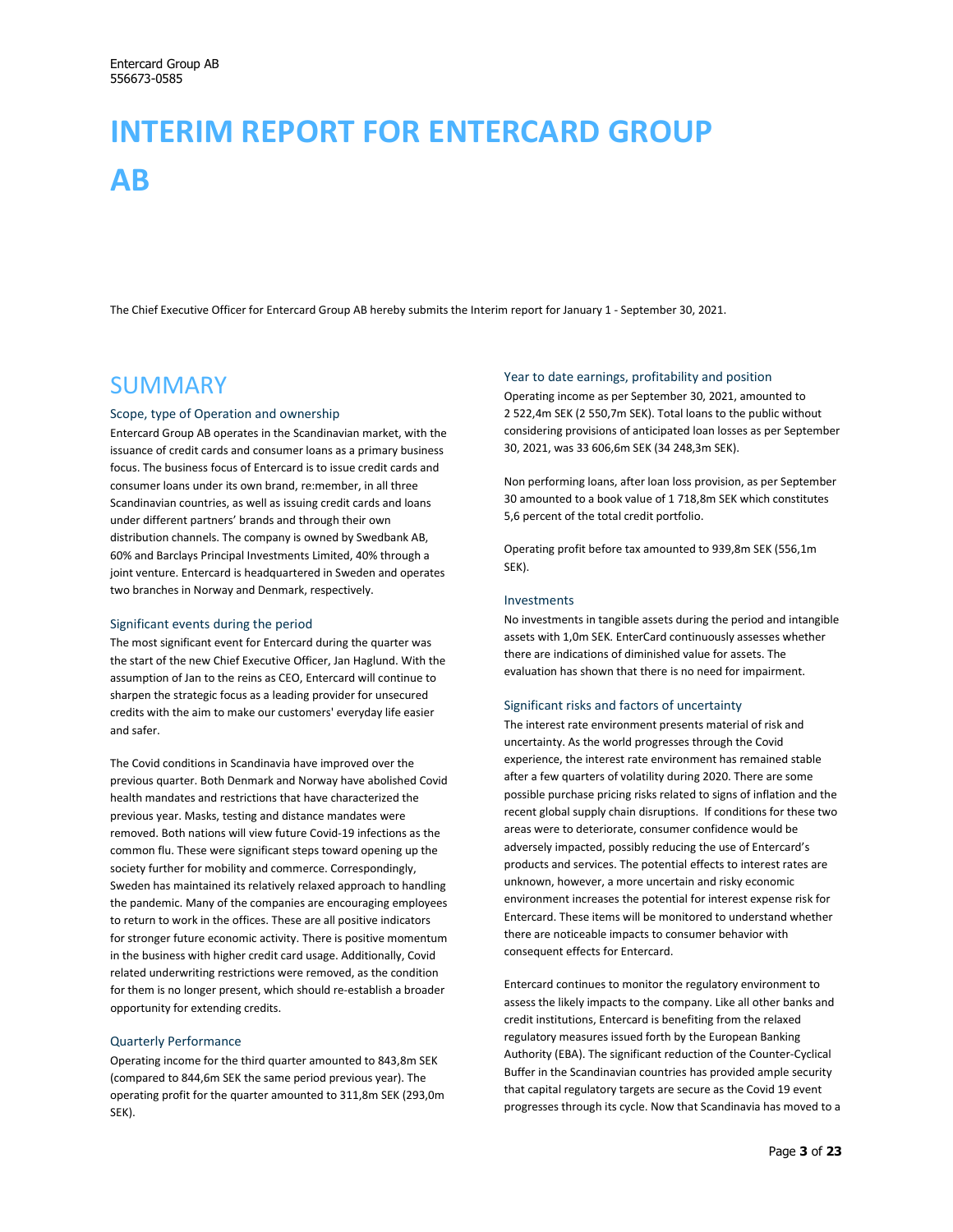Entercard Group AB 556673-0585

new phase in handling Covid, the Financial Authorities have communicated expectations of re-instituting the Counter-Cyclical Buffer requirements starting in Q2'22. Entercard will satisfy this upcoming regulatory demand.

#### Liquidity and funding

Entercard's liquidity need is satisfied through credits and loans provided by the owners. Entercard's cash balance as per September 30 amounted to 3 956,6m SEK, cash balance in the beginning of the year was 4 570,2m SEK.

The liquidity reserve amounted to 2 619,6m SEK (2 280,3m SEK). Entercard Group AB's Liquidity Coverage Ratio (LCR) was 316% (316%). According to Entercard's interpretation of the Basel Committee's most recent proposal on Net Stable Funding Ratio (NSFR), EnterCard's NSFR was 124% (128%).

As per September 30 2021, the survival horizon, in a scenario with a very limited access to funding and significantly decreased

inflows from customers, was 117 days for Sweden, 125 days for Norway and 182 days for Denmark, to be compared with the risk appetite, decided by the Board, of 60 days.

More detailed information on the liquidity reserve and liquidity management is provided in the yearly Risk and capital adequacy report.

### Capital adequacy

Total capital ratio for Entercard as per September 30, 2021 was 19,5%. The total adjusted Tier 1 Capital base amounted to 5 872,4m SEK and the total risk exposure amount for credit risk was 24 695,9m SEK. Entercard applies the standardized approach to calculate the capital requirement for credit risk.

### Audit review

This report has not been reviewed by Entercard's auditors. Although, the company's result per September 30, 2021 have been subject for a general review.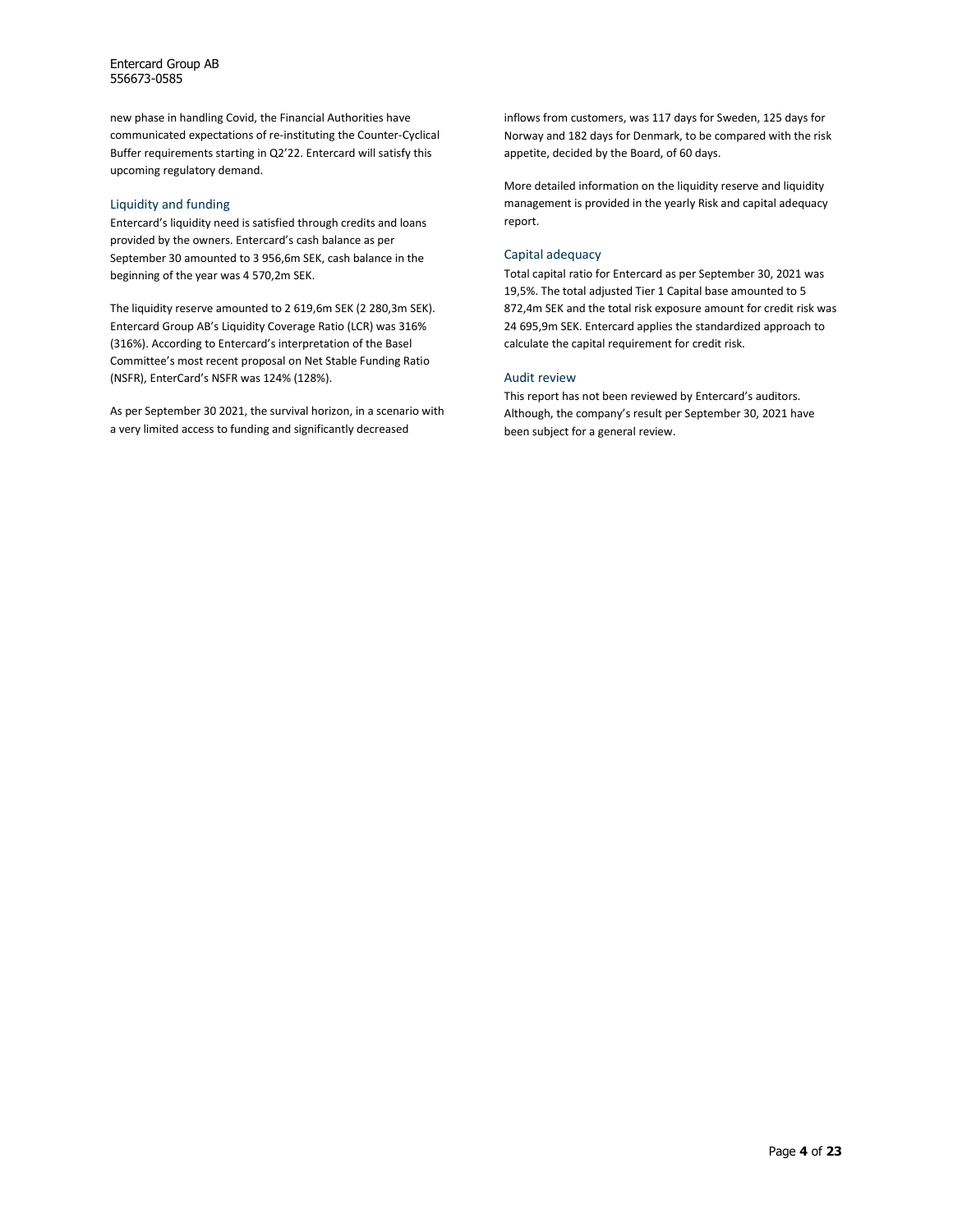## Quarterly Performance

|                                                                            | 2021           | 2020           |
|----------------------------------------------------------------------------|----------------|----------------|
| <b>TSEK</b>                                                                | Q <sub>3</sub> | Q <sub>3</sub> |
| Interest income                                                            | 789 193        | 841859         |
| Interest expenses                                                          | $-66980$       | $-52345$       |
| Net interest income                                                        | 722 213        | 789 514        |
| Commission income                                                          | 196 366        | 165 791        |
| Commission expenses                                                        | $-112431$      | $-112426$      |
| Net commissions                                                            | 83 935         | 53 366         |
| Net gain/loss transactions from financial instruments                      | 1905           | $-554$         |
| Other income                                                               | 35 743         | 2 2 6 2        |
| TOTAL OPERATING INCOME                                                     | 843 796        | 844 588        |
| Staff costs                                                                | $-132432$      | $-130243$      |
| Other general administrative expenses                                      | $-158518$      | $-157840$      |
| Total general administrative expenses                                      | $-290950$      | $-288083$      |
| Depreciation/amortization and impairment of tangible and intangible assets | $-5042$        | $-9979$        |
| Other costs                                                                |                | $-1632$        |
| <b>TOTAL OPERATING EXPENSES</b>                                            | $-295992$      | $-299693$      |
| Profit before loan losses                                                  | 547803         | 544 895        |
| Loan losses, net                                                           | $-235976$      | $-252164$      |
| <b>OPERATING PROFIT</b>                                                    | 311828         | 292 731        |
| Tax expense                                                                | $-70511$       | $-66675$       |
| PROFIT/LOSS FOR THE YEAR                                                   | 241 317        | 226 055        |

### Statement of comprehensive income

|                                                                       | 2021                     | 2020           |
|-----------------------------------------------------------------------|--------------------------|----------------|
| <b>TSEK</b>                                                           | Q <sub>3</sub>           | Q <sub>3</sub> |
| Profit for the year recognized within the income statement            | 241 317                  | 226 055        |
| Components which will not be reclassified to the income statement     |                          |                |
| Revaluation of defined-benefit pensions                               |                          |                |
| Tax                                                                   | $\overline{\phantom{a}}$ |                |
| Total                                                                 |                          |                |
| Components which have or will be reclassified to the income statement |                          |                |
| Unrealised changes in fair value                                      | 16826                    | 2 4 3 3        |
| Exchange rate differences                                             | 20 067                   | $-11792$       |
| Tax                                                                   |                          |                |
| Total                                                                 | 36 893                   | $-9359$        |
| Total profit                                                          | 278 210                  | 216 696        |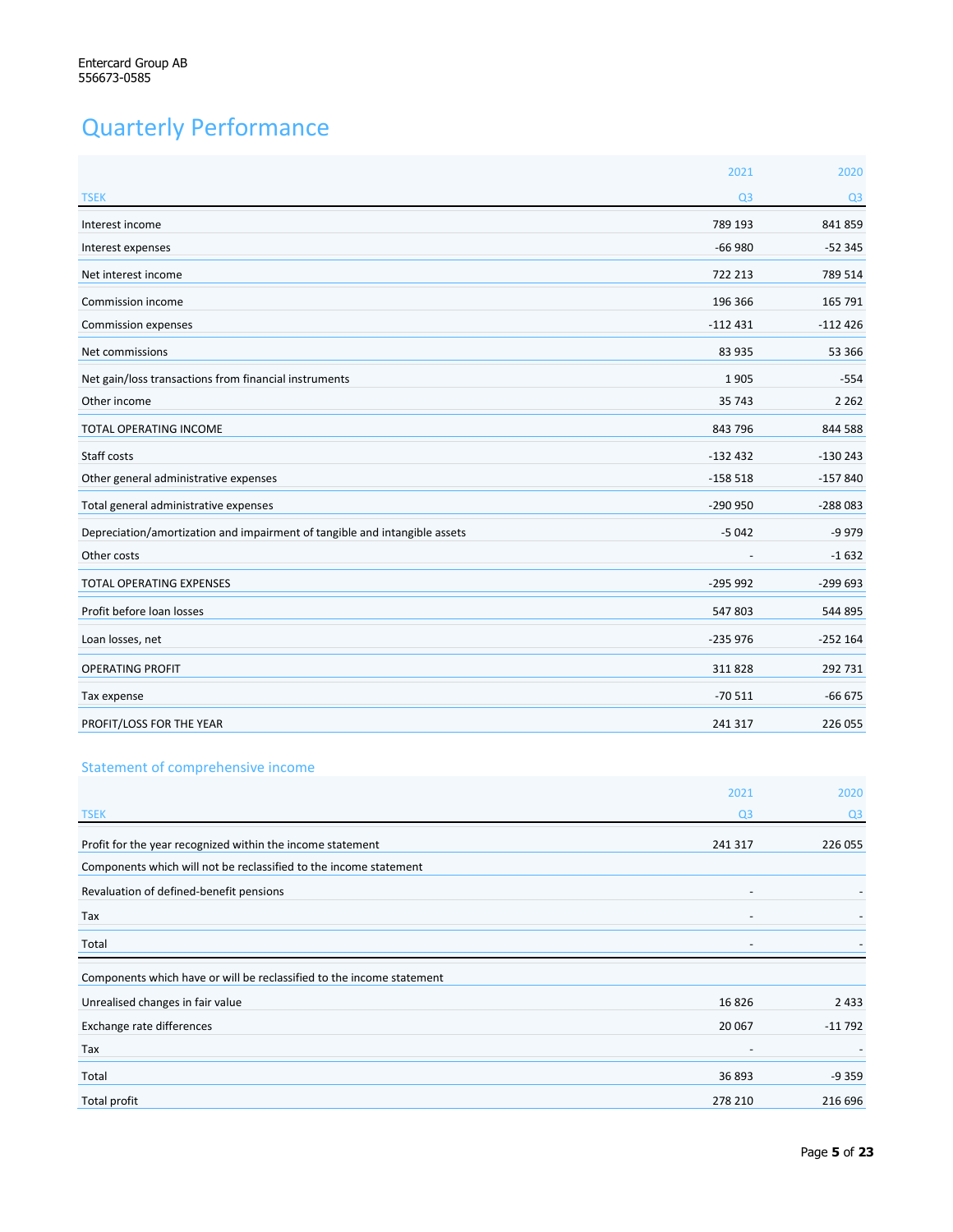### Income statement

|                                                                            |                | 2021          | 2020             | 2020          |
|----------------------------------------------------------------------------|----------------|---------------|------------------|---------------|
| <b>TSEK</b>                                                                | <b>Note</b>    | Jan-Sept      | <b>Full Year</b> | Jan-Sept      |
| Interest income                                                            |                | 2 4 1 6 5 5 7 | 3 3 8 4 5 3 3    | 2 5 1 6 3 9 9 |
| Interest expenses                                                          |                | $-163578$     | $-261135$        | $-213926$     |
| Net interest income                                                        |                | 2 2 5 2 9 7 9 | 3 123 397        | 2 302 473     |
| Commission income                                                          |                | 552 133       | 770 567          | 584725        |
| <b>Commission expenses</b>                                                 |                | $-325224$     | $-455231$        | $-344253$     |
| Net commissions                                                            |                | 226 908       | 315 335          | 240 472       |
| Net gain/loss transactions from financial instruments                      | $\overline{2}$ | $-8551$       | $-9830$          | $-3694$       |
| Other income                                                               |                | 51094         | 23 3 8 3         | 11 4 34       |
| TOTAL OPERATING INCOME                                                     |                | 2 5 2 2 4 3 1 | 3 452 286        | 2 550 685     |
| Staff costs                                                                |                | $-390299$     | -539 955         | $-393458$     |
| Other general administrative expenses                                      |                | $-532$ 199    | $-785411$        | $-573266$     |
| Total general administrative expenses                                      |                | $-922498$     | $-1325366$       | $-966724$     |
| Depreciation/amortization and impairment of tangible and intangible assets |                | $-19993$      | $-37940$         | $-29932$      |
| Other costs                                                                |                |               |                  | $-8930$       |
| <b>TOTAL OPERATING EXPENSES</b>                                            |                | $-942491$     | $-1363305$       | $-1005586$    |
| Profit before loan losses                                                  |                | 1579940       | 2088981          | 1545099       |
| Loan losses, net                                                           | 3              | $-640$ 107    | $-1398800$       | -988 997      |
| <b>OPERATING PROFIT</b>                                                    |                | 939 834       | 690 181          | 556 101       |
| Tax expense                                                                |                | $-211716$     | $-157676$        | $-126788$     |
| PROFIT/LOSS FOR THE YEAR                                                   |                | 728 118       | 532 504          | 429 313       |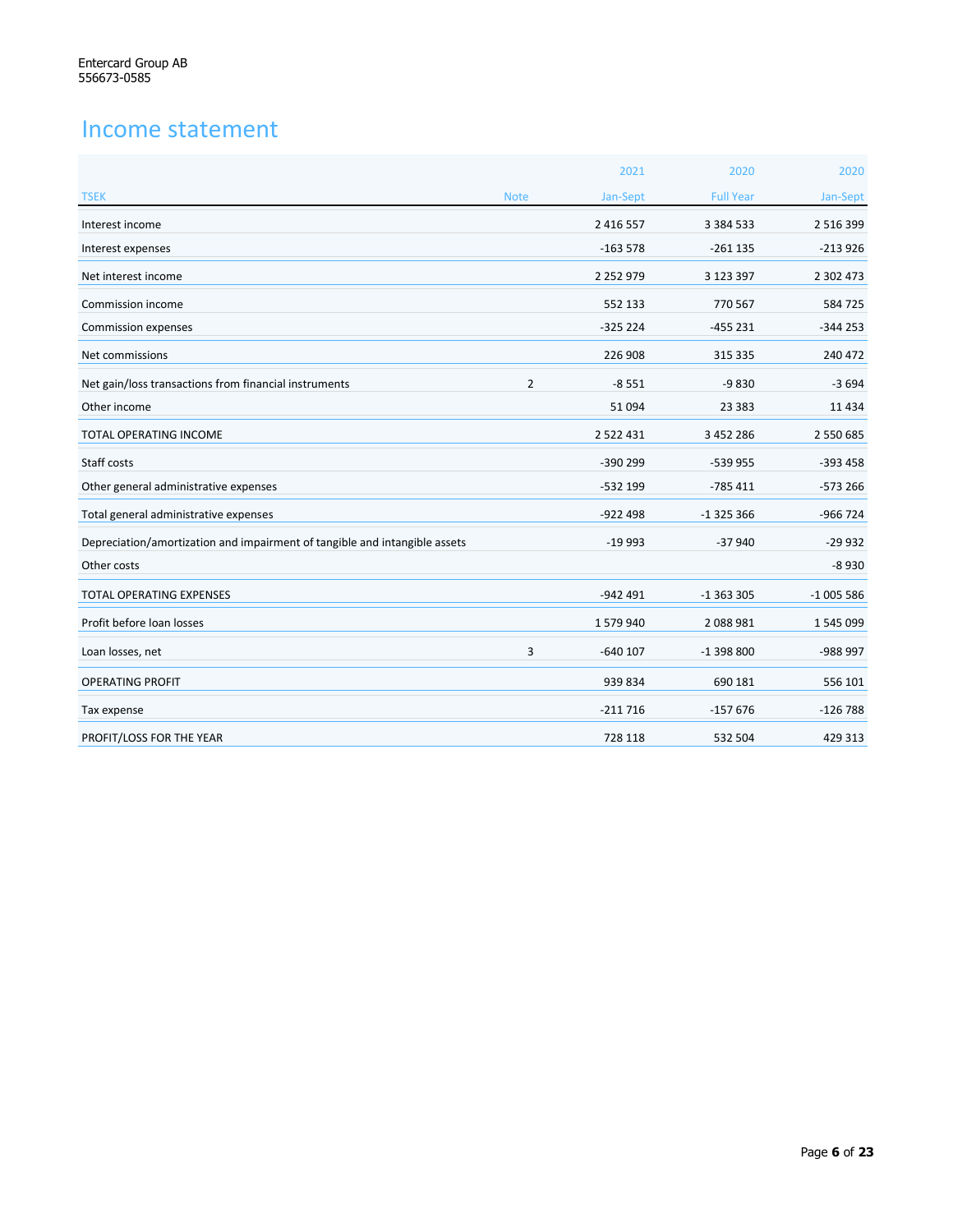### Statement of comprehensive income

|                                                                       |                | 2021                     | 2020             | 2020      |
|-----------------------------------------------------------------------|----------------|--------------------------|------------------|-----------|
| <b>TSEK</b>                                                           |                | Jan-Sept                 | <b>Full Year</b> | Jan-Sept  |
| Profit for the year recognized within the income statement            |                | 728 118                  | 532 504          | 429 313   |
| Components which will not be reclassified to the income statement     |                |                          |                  |           |
| Revaluation of defined-benefit pensions                               |                | $\overline{\phantom{a}}$ | 6707             |           |
| Tax                                                                   |                |                          | $-1382$          |           |
| Total                                                                 |                |                          | 5 3 2 5          |           |
| Components which have or will be reclassified to the income statement |                |                          |                  |           |
| Unrealised changes in fair value                                      | $\overline{2}$ | 17812                    | 4725             | $-1631$   |
| Exchange rate differences                                             |                | 88 9 20                  | $-214488$        | $-146389$ |
| Tax                                                                   |                |                          | 45 395           |           |
| Total                                                                 |                | 106 732                  | $-164368$        | $-148020$ |
| Total profit                                                          |                | 834 850                  | 373 462          | 281 293   |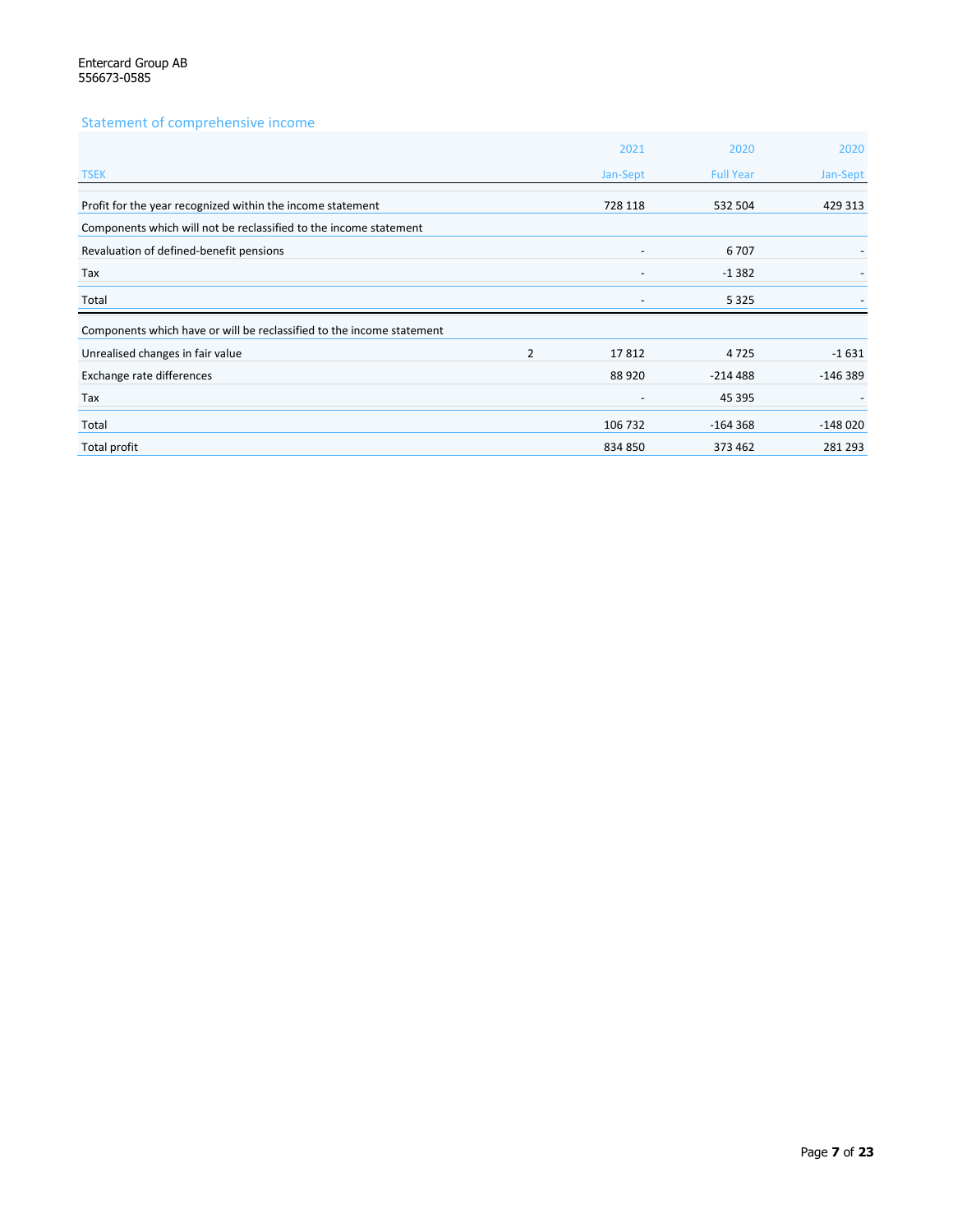## Balance Sheet

### Assets

|                                             |             | 2021       | 2020       | 2020          |
|---------------------------------------------|-------------|------------|------------|---------------|
| <b>TSEK</b>                                 | <b>Note</b> | 30 Sept    | 31 Dec     | 30 Sept       |
| Assets                                      |             |            |            |               |
| Deposits                                    | 4           | 3956646    | 4 570 206  | 2 5 9 2 9 8 6 |
| Loans to the public                         | 4           | 30 816 768 | 31 178 979 | 32 016 435    |
| Bonds and other interest-bearing securities | 5,6         | 2 619 590  | 1878204    | 2 2 8 0 3 3 7 |
| Intangible assets                           |             | 24 848     | 41 296     | 48 230        |
| Tangible assets                             |             | 3017       | 4864       | 5 5 4 4       |
| Deferred tax assets                         |             | 15 5 63    | 15 5 63    | 11 408        |
| Other assets                                |             | 206 415    | 198 020    | 150 169       |
| Prepaid expenses and accrued income         |             | 90 711     | 74 507     | 83 097        |
| <b>TOTAL ASSETS</b>                         |             | 37 733 559 | 37 961 639 | 37 188 205    |

### Liabilities and Equity

| Liabilities                         |            |            |            |
|-------------------------------------|------------|------------|------------|
| Amounts owed to credit institutions | 30 952 076 | 30 940 736 | 30 327 540 |
| Other liabilities                   | 86 348     | 142 827    | 109 035    |
| Accrued expenses and prepaid income | 238 938    | 253 430    | 246 845    |
| Pension provisions                  | 39 257     | 41 5 7 9   | 46 522     |
| Provisions                          | 27 656     | 28 6 32    | 29 2 26    |
| <b>TOTAL LIABILITIES</b>            | 31 344 274 | 31 407 204 | 30 759 168 |
| <b>Equity</b>                       |            |            |            |
| Share capital                       | 5 0 0 0    | 5 0 0 0    | 5 0 0 0    |
| Fund for development expenditures   | 41 296     | 41 296     | 121759     |

Reserves -282 330 -389 060 -372 712 Retained earnings 6 674 991 6 674 991 6 675 674 991 6 675 676 677 6897 700 6 674 991 6 74 991 6 75 674 991 6 75 TOTAL EQUITY 6 389 285 6 554 435 6 429 038 TOTAL LIABILITIES AND EQUITY **120 ASSESSED 20 ASSESSED 21 ASSESSED 37** 961 639 37 188 205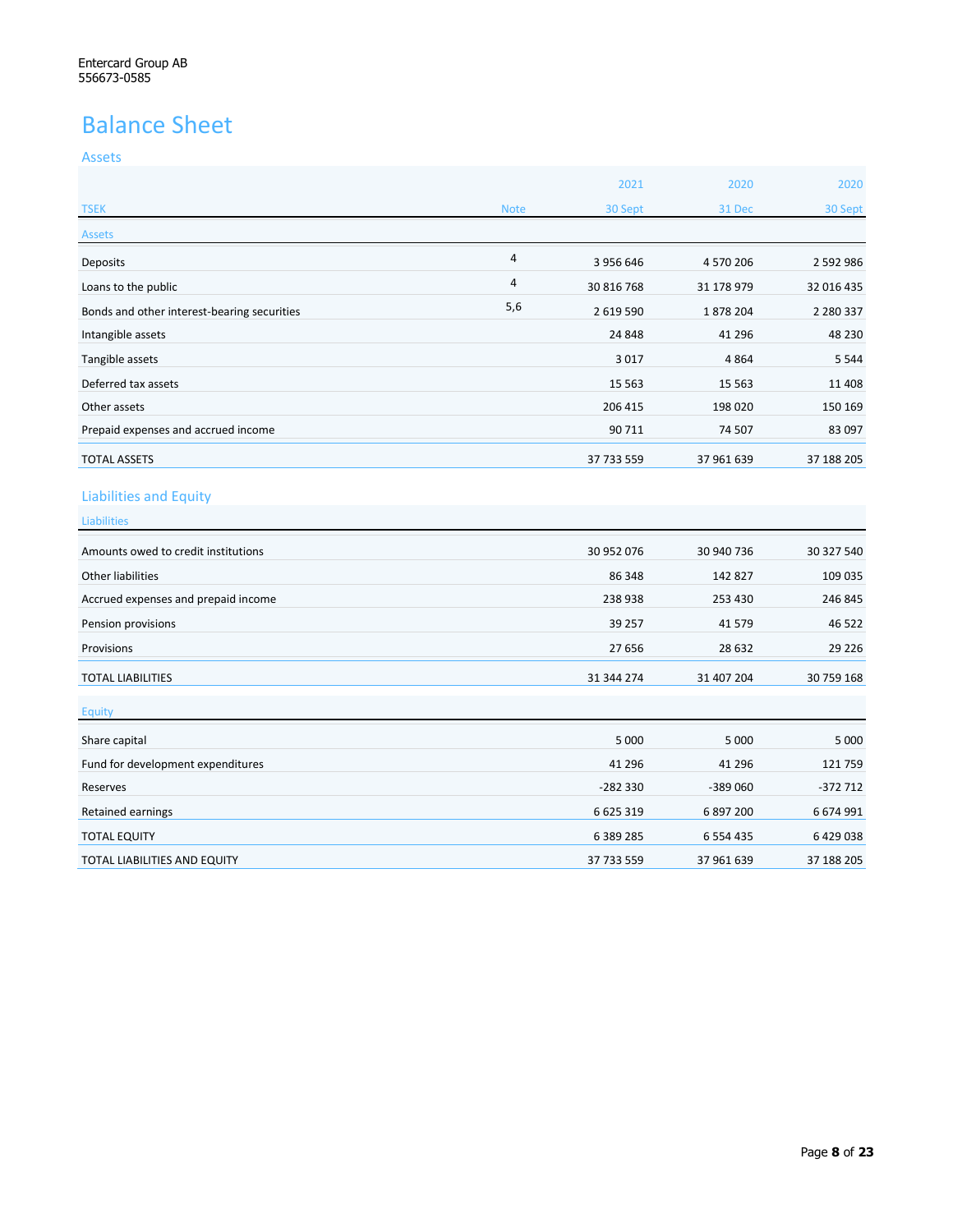## Statement of changes in Equity

|                                                       |                         | <b>Restricted equity</b>                       | Non-restricted equity           |                         |                      |                     |
|-------------------------------------------------------|-------------------------|------------------------------------------------|---------------------------------|-------------------------|----------------------|---------------------|
| <b>TSEK</b>                                           | <b>Share</b><br>capital | <b>Fund for</b><br>development<br>expenditures | *Foreign<br>currency<br>reserve | **Fair value<br>reserve | Retained<br>earnings | <b>Total Equity</b> |
| Opening balance January 1, 2020                       | 5 0 0 0                 | 121 759                                        | -211 745                        | $-12948$                | 6 245 678            | 6 147 744           |
| Profit/loss for the period                            |                         |                                                | $-146389$                       | $-1631$                 | 429 313              | 281 293             |
| of which recognized in income statement               |                         |                                                |                                 |                         | 429 313              | 429 313             |
| of which recognized in other comprehensive income     |                         |                                                | -146 389                        | $-1631$                 |                      | $-148020$           |
| Closing balance September 30, 2020                    | 5 0 0 0                 | 121 759                                        | $-358134$                       | $-14578$                | 6 674 991            | 6429038             |
| <b>TSEK</b>                                           |                         |                                                |                                 |                         |                      |                     |
| Opening balance January 1, 2020                       | 5 0 0 0                 | 121759                                         | $-211745$                       | $-12948$                | 6 245 678            | 6 147 744           |
| <b>Translation diffrences</b>                         |                         |                                                |                                 |                         | 11 5 3 9             | 11 5 39             |
| Adjustment previous years                             |                         |                                                |                                 |                         | 21 691               | 21 691              |
| Transfer to/from restricted equity                    |                         | $-80463$                                       |                                 |                         | 80 4 63              |                     |
| Profit/loss for the year                              |                         |                                                | $-168588$                       | 4 2 2 0                 | 537830               | 373 462             |
| of which recognized in income statement               |                         |                                                |                                 |                         | 532 504              | 532 504             |
| of which recognized in other comprehensive income     |                         |                                                | $-214488$                       | 4725                    | 6707                 | $-203056$           |
| of which tax recognized in other comprehensive income |                         |                                                | 45 900                          | $-505$                  | $-1382$              | 44 013              |
| Closing balance December 31, 2020                     | 5 0 0 0                 | 41 296                                         | -380 333                        | $-8728$                 | 6 897 201            | 6 5 5 4 4 3 5       |
| <b>TSEK</b>                                           |                         |                                                |                                 |                         |                      |                     |
| Opening balance January 1, 2021                       | 5 0 0 0                 | 41 296                                         | -380 333                        | $-8728$                 | 6 897 201            | 6 5 5 4 4 3 5       |
| Dividends                                             |                         |                                                |                                 |                         | $-1000000$           | $-1000000$          |
| Profit/loss for the period                            |                         |                                                | 88 9 20                         | 17812                   | 728 118              | 834 850             |
| of which recognized in income statement               |                         |                                                |                                 |                         | 728 118              | 728 118             |
| of which recognized in other comprehensive income     |                         |                                                | 88 9 20                         | 17812                   |                      | 106 732             |
| Closing balance September 30, 2021                    | 5 0 0 0                 | 41 296                                         | $-291413$                       | 9084                    | 6 6 25 3 19          | 6 389 285           |

\*Currency translation reserve from revaluation of the branches

\*\*Fair value changes of the bond portfolio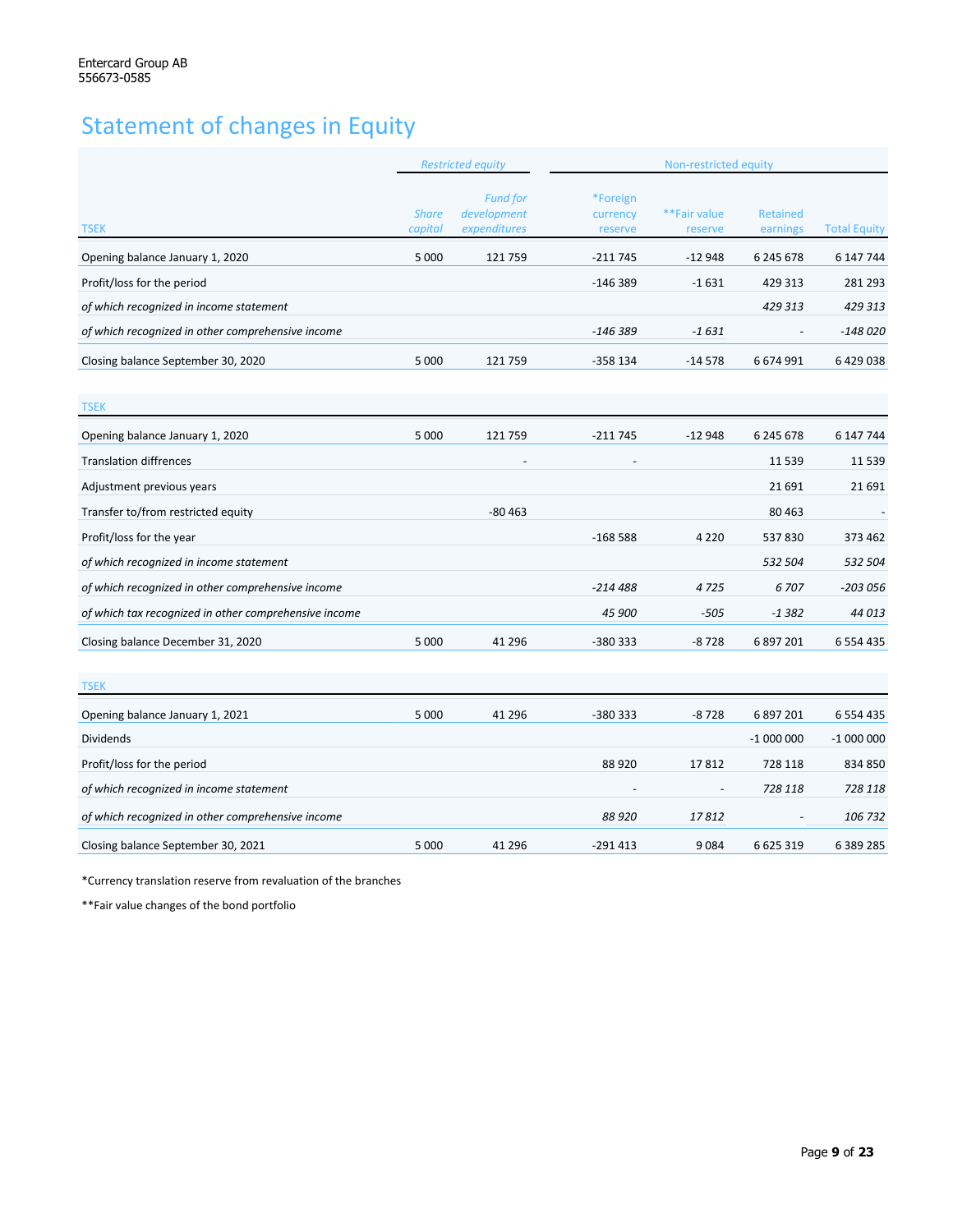## Statement of Cash Flow

|                                                                    | 2021       | 2020             | 2020          |
|--------------------------------------------------------------------|------------|------------------|---------------|
| <b>TSEK</b>                                                        | Jan-Sept   | <b>Full Year</b> | Jan-Sept      |
| Operating activities                                               |            |                  |               |
| Operating profit/loss                                              | 939 834    | 690 181          | 556 101       |
| Adjustments for non-cash items                                     | 236 007    | 647 177          | 306 256       |
| Taxes paid                                                         | $-276778$  | $-163080$        | $-161799$     |
| Cash flow from operating activities before working capital changes | 899 062    | 1 174 278        | 700 558       |
| Cash flow from changes in working capital                          |            |                  |               |
| Increase/decrease in loans to the public                           | 521700     | $-833842$        | $-1264629$    |
| Increase/decrease of bonds and other interest-bearing securities   | -705 834   | 742 622          | 343 352       |
| Increase/decrease in other assets                                  | 39 159     | 244 222          | 302838        |
| Increase/decrease in other liabilities                             | $-58180$   | $-135870$        | $-169$ 148    |
| Cash flow from operating activities                                | $-203154$  | 17 133           | $-787587$     |
| Investing activities                                               |            |                  |               |
| Purchase of intangible assets                                      | $-1007$    | -4 997           | $-4401$       |
| Purchase of tangible assets                                        |            | $-140$           | $-140$        |
| Cash flow from investing activities                                | $-1007$    | $-5137$          | $-4541$       |
| Financing activities                                               |            |                  |               |
| <b>Dividends</b>                                                   | $-1000000$ |                  |               |
| Increase/decrease of deposits and borrowing                        | $-361545$  | $-37191$         | $-75866$      |
| Cash flow from financing activities                                | $-1361545$ | $-37191$         | $-75866$      |
| CASH AND CASH EQUIVALENTS AT THE BEGINNING OF YEAR                 | 4 570 205  | 3 501 872        | 3 501 872     |
| CASH FLOW FOR THE PERIOD                                           | $-666644$  | 1 149 082        | $-850256$     |
| Exchange rate differences on cash and cash equivalents             | 53 086     | $-80749$         | $-58630$      |
| CASH AND CASH EQUIVALENTS AT END OF THE PERIOD                     | 3 956 646  | 4 570 205        | 2 5 9 2 9 8 6 |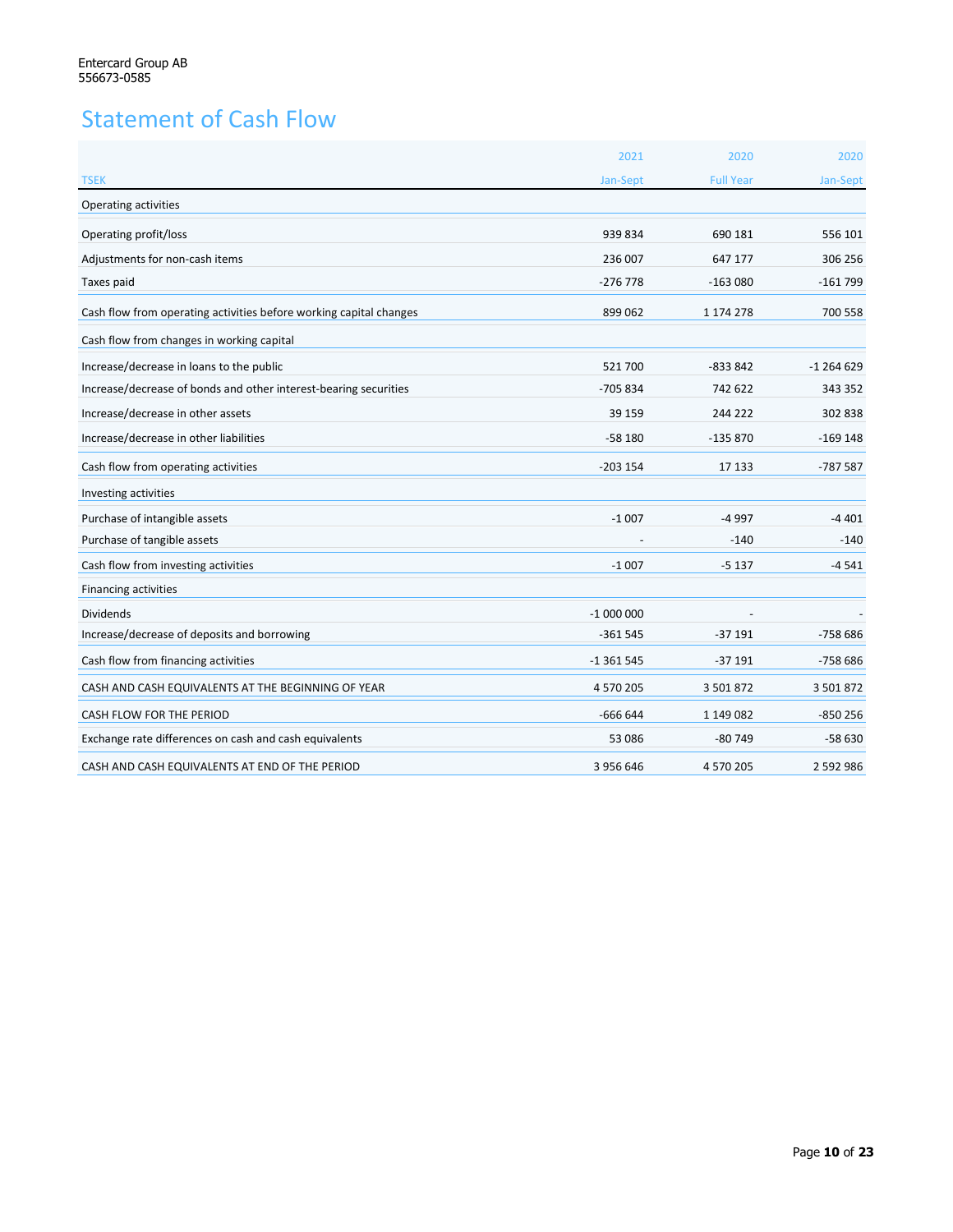## **Notes**

The interim report for Entercard Group AB (org nr 556673-0585) refers to the period January 1 - September 30, 2021. The company is based in Stockholm, Sweden.

### Note 1 Accounting principles

This interim report has been prepared in accordance with the regulations of the law (1995:1559) on the Annual Accounts Act for Credit Institutions and Securities Companies, Chapter 9, and the rules and regulations issued by the Financial Supervisory Authorities (Finansinspektionen) FFFS 2008:25 Chapter 8 and the Council for Financial Reporting Board's recommendation RFR 2, accounting for legal entities.

Statements are presented in Swedish krona and all values arerounded to thousand kronor (tSEK) unless otherwise noted.

The accounting principles applied in the interim report are consistent with the accounting policies applied in the preparation of the annual report for 2020.

### New standards, interpretations and amendments adopted by the Group

The accounting principles applied in the interim report are consistent with the accounting policies applied in the preparation of the annual report for 2020, except for the adoption of new standards, interpretations and amendments effective as of 1 January 2021.

The Group has not early adopted any standard, interpretation or amendment that has been issued but is not yet effective.

### Changes in Presentation

Historically, when Entercard purchased a bond at premium, the premium was amortized over the lifetime through the Other Comprehensive Income account and later reclassified to "Net gain/loss transactions from financial instruments" when the bond was realized. In September 2021 Entercard changed the booking routine such that the amortization of the premium over the bond's lifetime was booked directly as interest expense in the income statement.

### Interest Rate Benchmark Reform – Phase 2: Amendments to IFRS 9, IAS 39, IFRS 7, IFRS 4 and IFRS 16

On 27 August 2020 the International Accounting Standards Board (IASB) published 'Interest Rate Benchmark Reform – Phase 2, Amendments to IFRS 9, IAS 39, IFRS 7, IFRS 4 and IFRS 16' (IBOR reform Phase 2). IBOR reform Phase 2 provides temporary relief to address the accounting issues, which arise upon the replacement of an InterBank Offered Rate (IBOR) with an alternative nearly risk-free interest rate (RFR). Publication of IBOR reform Phase 2 concludes the IASB's work to respond to the effects of IBOR reform on financial reporting. The effective date of the IBOR reform Phase 2 amendments is for annual periods beginning on or after 1 January 2021, with early application permitted.

For the purposes of these financial statements, Entercard has adopted the IBOR reform Phase 2 amendments in its interim financial statements for the period ended 30 September 2021, and has provided the required disclosures in Note 9 to the financial statements.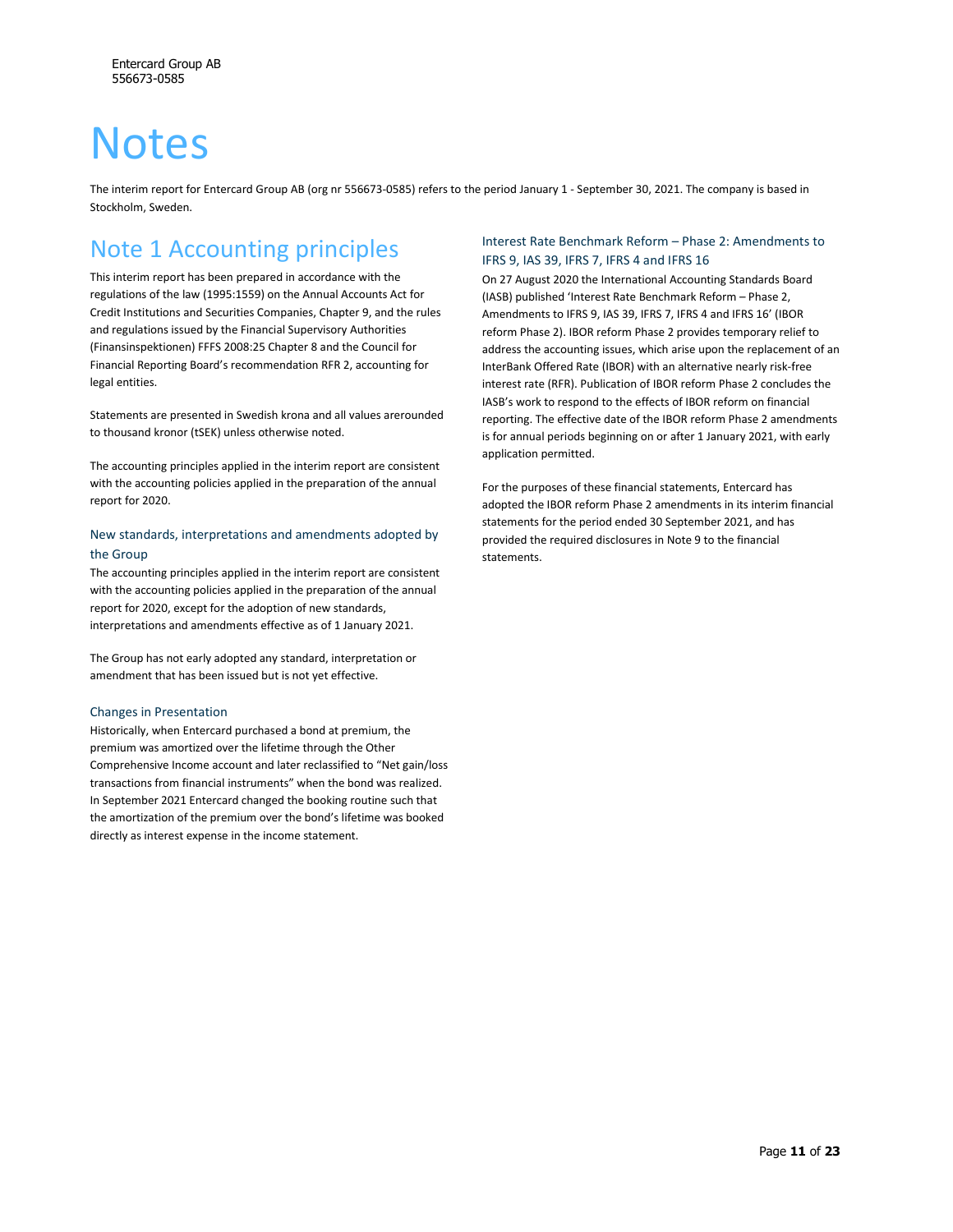## Note 2 Net financial income

Total net result for financial assets measured at fair value through Other comprehensive income

|                                                                                                         | 2021     | 2020             | 2020     |
|---------------------------------------------------------------------------------------------------------|----------|------------------|----------|
| Realised gains/losses recognized in profit and loss                                                     | Jan-Sept | <b>Full Year</b> | Jan-Sept |
| Reclassification through Other comprehensive income to this periods profit for realised<br>gains/losses |          | 9450             |          |
| Realised gain/loss bonds and other interest-bearing securities                                          | $-9142$  | $-19166$         | $-1878$  |
| Exchange rate profit / loss                                                                             | 591      | $-114$           | $-1816$  |
| Total realised gain/loss in profit or loss                                                              | $-8551$  | $-9830$          | $-3694$  |
| Unrealised gains/losses recognized in Other comprehensive income                                        |          |                  |          |
| Reclassification through Other comprehensive income to this periods profit for realised<br>gains/losses |          | $-9450$          |          |
| Unrealised changes in value bonds and other interest-bearing securities                                 | 17812    | 4725             | $-1631$  |
| Total unrealised gain/loss in Other comprehensive income                                                | 17812    | $-4725$          | $-1631$  |
| Total                                                                                                   | 9 2 6 1  | $-14555$         | $-5325$  |

## Note 3 Loan losses, net

|                                                    | 2021       | 2020             | 2020      |
|----------------------------------------------------|------------|------------------|-----------|
|                                                    | Jan-Sept   | <b>Full Year</b> | Jan-Sept  |
| Loans at amortized cost                            |            |                  |           |
| Change in provisions - stage 1                     | 106 896    | $-265171$        | $-266493$ |
| Change in provisions - stage 2                     | 45 5 72    | 8739             | 67068     |
| Change in provisions - stage 3                     | $-368083$  | $-391348$        | $-126716$ |
| Total                                              | $-215615$  | $-647780$        | $-326140$ |
| The periods write-off for established loan losses  | $-430075$  | $-769620$        | $-653380$ |
| Recoveries from previously established loan losses | 4 1 2 6    | 14 248           | $-13458$  |
| Total                                              | $-425949$  | $-755372$        | $-666838$ |
| Loan losses net, loans at amortized cost           | $-641564$  | $-1403151$       | $-992978$ |
| Loan losses credits granted but not utilized       |            |                  |           |
| Change in provisions - stage 1                     | 1 2 4 6    | 3946             | 3912      |
| Change in provisions - stage 2                     | 211        | 405              | 69        |
| Loan losses net, loan commitments                  | 1457       | 4 3 5 1          | 3 9 8 1   |
| <b>Total loan losses</b>                           | $-640$ 107 | $-1398800$       | -988 977  |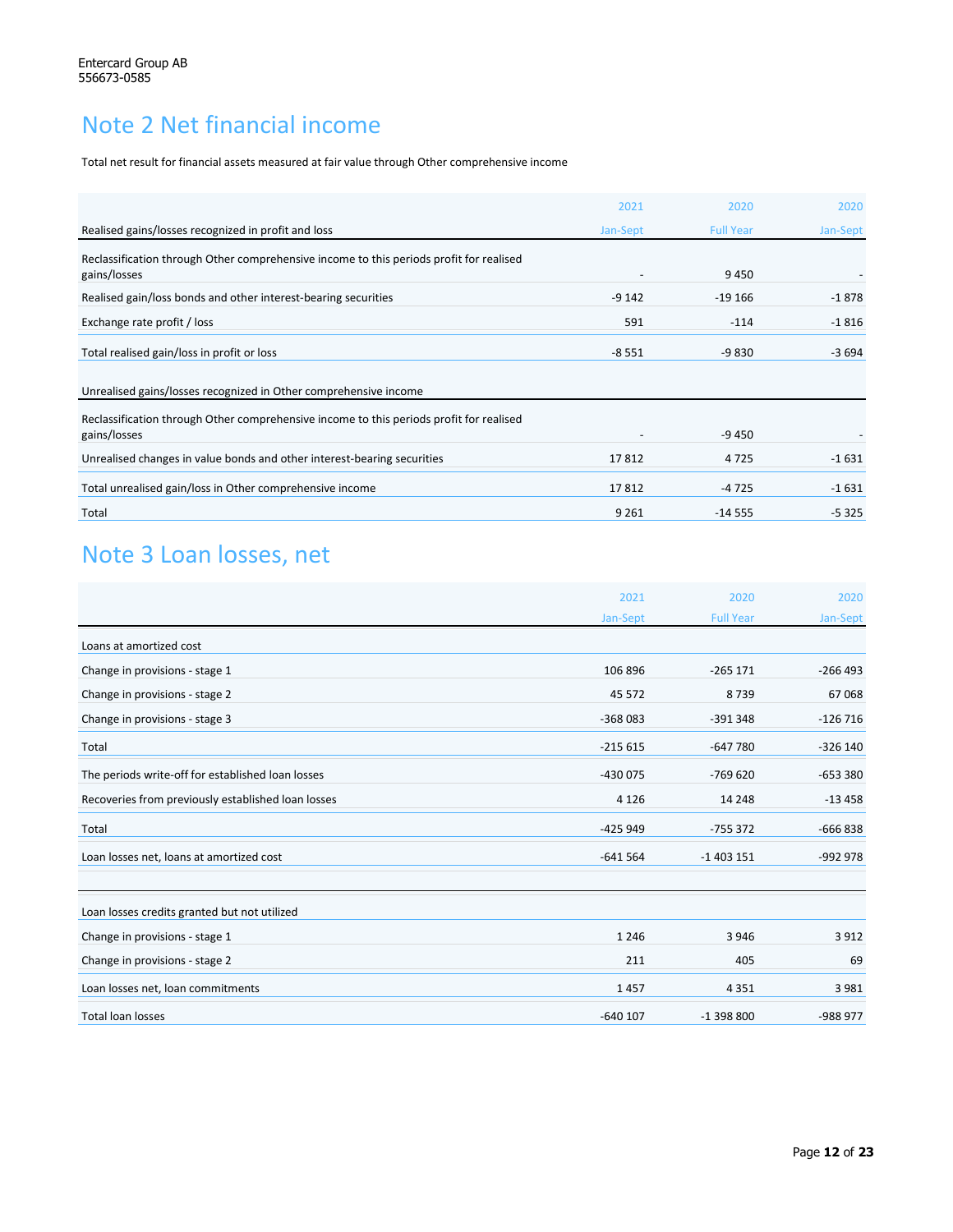## Note 4 Change in provisions for loans

### Change in book value (gross) and provisions September 30, 2021.

|                                                                     | <b>Performing loans</b> |               | Non-performing loans |              |
|---------------------------------------------------------------------|-------------------------|---------------|----------------------|--------------|
| Book value, gross                                                   | Stage 1                 | Stage 2       | Stage 3              | <b>Total</b> |
| Opening balance January 1, 2021                                     | 28 355 679              | 2 5 3 3 8 7 4 | 2810081              | 33 699 634   |
| Closing balance September 30, 2021                                  | 27 805 521              | 2 2 8 6 0 3 6 | 3 5 1 5 1 0 3        | 33 606 660   |
| Provisions for loans to the public and loans to credit institutions |                         |               |                      |              |
| Opening balance January 1, 2021                                     | $-651214$               | $-481200$     | $-1388240$           | $-2520655$   |
| New and derecognised financial assets, net                          | $-39683$                | 62 131        | 234 614              | 257062       |
| Changes in credit risk                                              | 30 451                  | 3988          | $-14869$             | 19570        |
| Transfer between stages during the period                           |                         |               |                      |              |
| from stage 1 to stage 2                                             | 60 482                  | $-260870$     |                      | $-200388$    |
| from stage 1 to stage 3                                             | 33 847                  |               | $-355380$            | $-321533$    |
| from stage 2 to stage 1                                             | $-21865$                | 98 610        |                      | 76 745       |
| from stage 2 to stage 3                                             |                         | 137 192       | $-270604$            | $-133412$    |
| from stage 3 to stage 1                                             | $-120$                  |               | 2 0 0 2              | 1882         |
| from stage 3 to stage 2                                             |                         | $-1852$       | 4 1 6 6              | 2 3 1 4      |
| Other                                                               | 36 4 69                 |               | $-7946$              | 28 5 23      |
| Closing balance September 30, 2021                                  | $-551633$               | $-442001$     | -1 796 257           | -2 789 892   |
| Book value, net                                                     |                         |               |                      |              |
| Opening balance January 1, 2021                                     | 27 704 465              | 2052674       | 1421840              | 31 178 979   |
| Closing balance September 30, 2021                                  | 27 253 888              | 1844035       | 1718846              | 30 816 768   |

### Change in book value (gross) and provisions September 30, 2020.

|                                                                     | <b>Performing loans</b> |               | Non-performing loans |            |
|---------------------------------------------------------------------|-------------------------|---------------|----------------------|------------|
| Book value, gross                                                   | Stage 1                 | Stage 2       | Stage 3              | Total      |
| Opening balance January 1, 2020                                     | 28 711 600              | 2 908 225     | 2 3 4 5 2 8 3        | 33 965 108 |
| Closing balance September 30, 2020                                  | 29 219 555              | 2 646 515     | 2 3 8 2 2 1 4        | 34 248 284 |
| Provisions for loans to the public and loans to credit institutions |                         |               |                      |            |
| Opening balance January 1, 2020                                     | $-412464$               | $-511350$     | $-1043719$           | $-1967533$ |
| New and derecognised financial assets, net                          | $-112728$               | 140 238       | 147 004              | 174 515    |
| Changes in credit risk                                              | 3 2 1 4                 | 13891         | 54 657               | 71 763     |
| Transfer between stages during the period                           |                         |               |                      |            |
| from stage 1 to stage 2                                             | 42 256                  | $-235617$     |                      | $-193361$  |
| from stage 1 to stage 3                                             | 10416                   |               | $-164$ 106           | $-153689$  |
| from stage 2 to stage 1                                             | $-22977$                | 97 296        |                      | 74 319     |
| from stage 2 to stage 3                                             |                         | 72 314        | $-112041$            | $-39727$   |
| from stage 3 to stage 1                                             | $-154$                  |               | 4 1 2 1              | 3967       |
| from stage 3 to stage 2                                             |                         | $-1167$       | 3740                 | 2574       |
| Other                                                               | $-162320$               | 131           | $-42487$             | $-204676$  |
| Closing balance September 30, 2020                                  | $-654757$               | $-424261$     | $-1152830$           | $-2231849$ |
| Book value, net                                                     |                         |               |                      |            |
| Opening balance January 1, 2020                                     | 28 299 136              | 2 3 9 6 8 7 5 | 1 301 564            | 31 997 576 |
| Closing balance September 30, 2020                                  | 28 564 798              | 2 2 2 2 2 5 4 | 1 2 2 9 3 8 4        | 32 016 435 |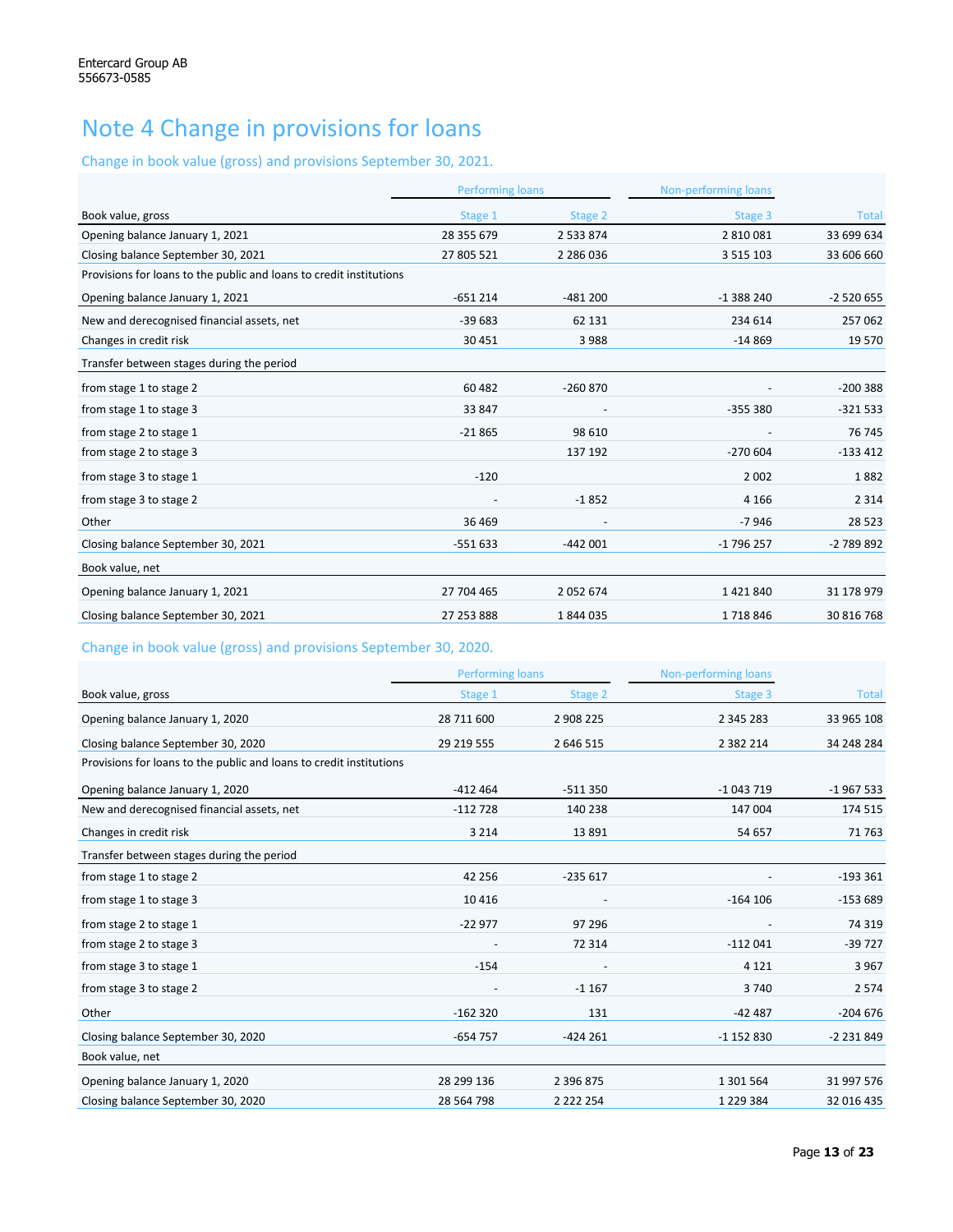### Change in book value (gross) September 30, 2021.

|                                            | Performing loans |                          | Non-performing loans |            |
|--------------------------------------------|------------------|--------------------------|----------------------|------------|
| Book value, gross                          | Stage 1          | Stage 2                  | Stage 3              | Total      |
| Opening balance January 1, 2021            | 28 355 679       | 2 533 874                | 2 810 081            | 33 699 634 |
| New and derecognised financial assets, net | 801738           | $-304284$                | $-450696$            | 46758      |
| Changes in credit risk                     | -472 995         | $-46015$                 | $-48366$             | $-567376$  |
| Transfer between stages during the period  |                  |                          |                      |            |
| from stage 1 to stage 2                    | $-1319560$       | 1 3 3 7 1 3              |                      | 16 153     |
| from stage 1 to stage 3                    | $-679517$        | $\overline{\phantom{a}}$ | 686 517              | 7000       |
| from stage 2 to stage 1                    | 629 628          | $-715217$                |                      | $-85589$   |
| from stage 2 to stage 3                    |                  | $-527373$                | 530 080              | 2 7 0 7    |
| from stage 3 to stage 1                    | 4 3 5 4          |                          | $-4487$              | $-133$     |
| from stage 3 to stage 2                    |                  | 9338                     | $-9845$              | $-507$     |
| Other                                      | 486 194          | $\overline{\phantom{a}}$ | 1820                 | 488 014    |
| Book value                                 |                  |                          |                      |            |
| Closing balance September 30, 2021         | 27 805 521       | 2 2 8 6 0 3 6            | 3 5 1 5 1 0 4        | 33 606 661 |

### Change in book value (gross) September 30, 2020.

|                                            |                              | <b>Performing loans</b>  |               |              |  |
|--------------------------------------------|------------------------------|--------------------------|---------------|--------------|--|
| Book value, gross                          | Stage 1                      | Stage 2                  | Stage 3       | <b>Total</b> |  |
| Opening balance January 1, 2020            | 28 711 600                   | 2 908 224                | 2 345 284     | 33 965 108   |  |
| New and derecognised financial assets, net | 3 4 2 5 4 5 8                | $-625376$                | $-320977$     | 2 479 105    |  |
| Changes in credit risk                     | $-1435104$                   | $-80191$                 | $-197983$     | $-1713278$   |  |
| Transfer between stages during the period  |                              |                          |               |              |  |
| from stage 1 to stage 2                    | $-1550849$                   | 1530645                  |               | $-20203$     |  |
| from stage 1 to stage 3                    | $-356612$                    | $\overline{\phantom{a}}$ | 341 292       | $-15320$     |  |
| from stage 2 to stage 1                    | 701 732                      | $-840257$                |               | $-138525$    |  |
| from stage 2 to stage 3                    | $\qquad \qquad \blacksquare$ | $-254819$                | 231863        | $-22955$     |  |
| from stage 3 to stage 1                    | 6495                         | $\overline{\phantom{a}}$ | $-8089$       | $-1594$      |  |
| from stage 3 to stage 2                    | $\qquad \qquad \blacksquare$ | 8 2 8 6                  | $-9171$       | $-885$       |  |
| Other                                      | $-283165$                    | $\mathbf{1}$             | -5            | $-283169$    |  |
| Book value                                 |                              |                          |               |              |  |
| Closing balance September 30, 2020         | 29 219 555                   | 2 646 515                | 2 3 8 2 2 1 4 | 34 248 284   |  |

### Book value granted, not paid, credit facilities and granted, not utilized, credits

|                                                                             | 2021<br>30 Sept       | 2020<br>31 Dec       | 2020<br>30 Sept       |
|-----------------------------------------------------------------------------|-----------------------|----------------------|-----------------------|
| Credit facilities, granted but not paid<br>Credits granted but not utilized | 139 601<br>42 390 681 | 75 135<br>42 284 523 | 239 653<br>42 015 200 |
| Provisions for off-balance commitments                                      |                       |                      |                       |
| Stage 1                                                                     | 24 4 23               | 25 240               | 25 472                |
| Stage 2                                                                     | 3 2 3 3               | 3 3 9 3              | 3754                  |
| Total                                                                       | 27 656                | 28 632               | 29 2 26               |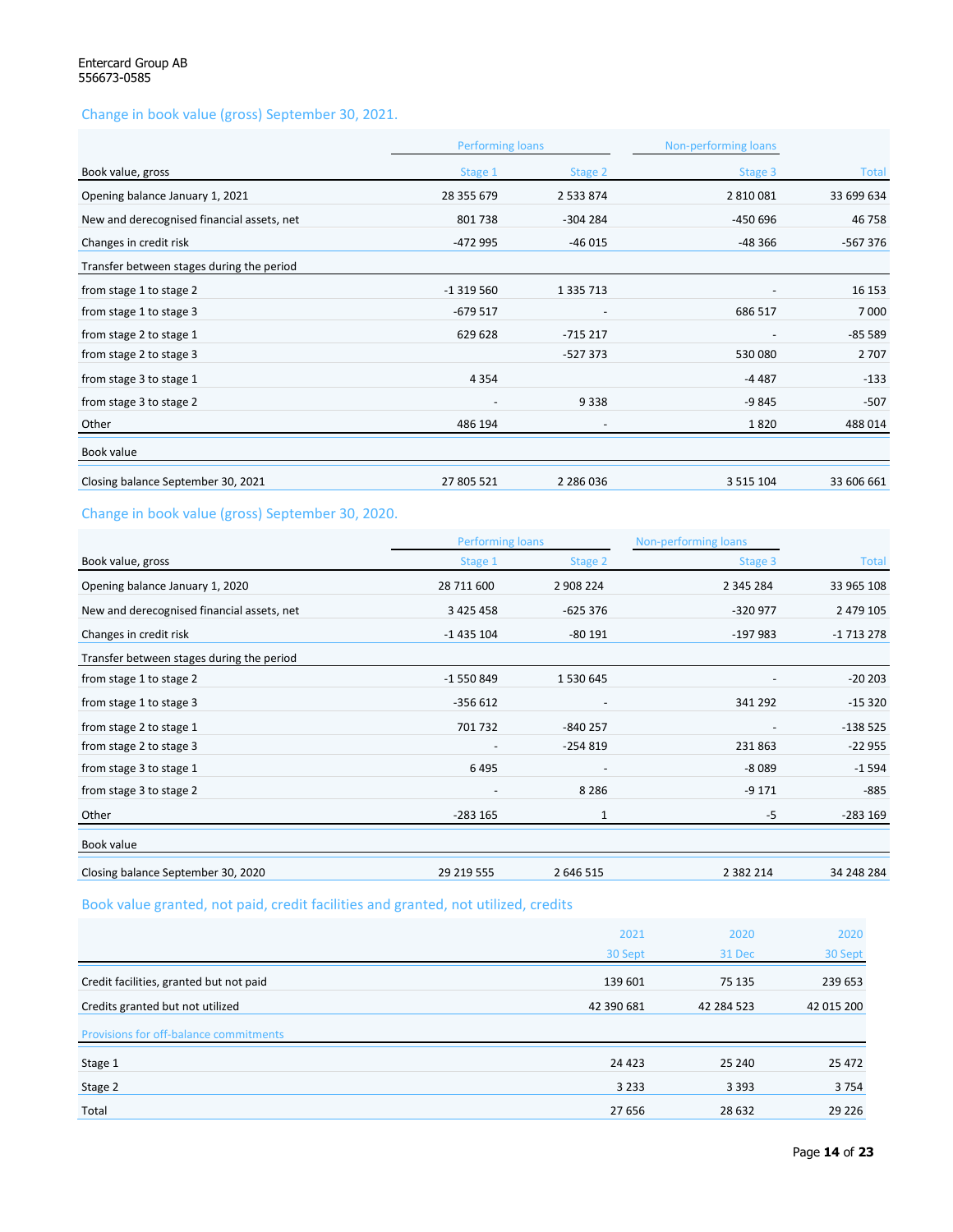### Allocation of loans between stages and provisions (IFRS 9)

|                                          | 2021          | 2020          | 2020          |
|------------------------------------------|---------------|---------------|---------------|
|                                          | 30 Sept       | 31 Dec        | 30 Sept       |
| Deposits                                 |               |               |               |
| Stage 1                                  |               |               |               |
| Book value, gross                        | 3 956 646     | 4 570 206     | 2 592 986     |
| Provisions                               |               |               |               |
| Total book value                         | 3 956 646     | 4 570 206     | 2 592 986     |
| Loans to the public, private customers   |               |               |               |
| Stage 1                                  |               |               |               |
| Book value, gross                        | 27 335 839    | 28 058 604    | 28 824 109    |
| Provisions                               | $-551152$     | $-650954$     | $-654534$     |
| Book value                               | 26 784 687    | 27 407 650    | 28 169 575    |
| Stage 2                                  |               |               |               |
| Book value, gross                        | 2 2 8 6 0 3 6 | 2 5 3 8 7 4   | 2 646 515     |
| Provisions                               | $-442001$     | $-481200$     | $-424261$     |
| Book value                               | 1844035       | 2052674       | 2 2 2 2 2 5 4 |
| Stage 3                                  |               |               |               |
| Book value, gross                        | 3 508 600     | 2 801 974     | 2 373 723     |
| Provisions                               | -1 792 880    | -1 383 569    | -1 147 979    |
| Book value                               | 1715720       | 1 4 1 8 4 0 5 | 1 2 2 5 7 4 4 |
| Total book value                         | 30 344 442    | 30 878 728    | 31 617 573    |
| Loans to the public, corporate customers |               |               |               |
| Stage 1                                  |               |               |               |
| Book value, gross                        | 469 682       | 297 075       | 395 466       |
| Provisions                               | $-481$        | $-260$        | $-223$        |
| Book value                               | 469 201       | 296 815       | 395 223       |
| Stage 3                                  |               |               |               |
| Book value, gross                        | 6 5 0 3       | 8 1 0 7       | 8 4 9 1       |
| Provisions                               | $-3378$       | $-4671$       | -4851         |
| Book value                               | 3 1 2 5       | 3 4 3 6       | 3 6 4 0       |
| Total book value                         | 472 326       | 300 251       | 398 863       |
| Total                                    | 34 773 414    | 35 749 185    | 34 609 422    |
| Book value gross, stage 1                | 27 805 521    | 28 355 679    | 29 219 575    |
| Book value gross, stage 2                | 2 2 8 6 0 3 6 | 2 5 3 3 8 7 4 | 2 646 515     |
| Book value gross, stage 3                | 3 5 1 5 1 0 3 | 2 810 081     | 2 3 8 2 2 1 4 |
| Total book value gross                   | 33 606 660    | 33 699 634    | 34 248 304    |
| Provisions stage 1                       | $-551633$     | $-651214$     | $-654757$     |
| Provisions stage 2                       | $-442001$     | $-481200$     | $-424261$     |
| Provisions stage 3                       | $-1796258$    | -1 388 240    | -1 152 830    |
| Total provisions                         | -2 789 892    | $-2520655$    | -2 231 849    |
| Total book value                         | 30 816 768    | 31 178 979    | 32 016 455    |
| Share of loans in stage 3, gross, %      | 10,46%        | 8,34%         | 6,96%         |
| Share of loans in stage 3, net, %        | 5,57%         | 4,55%         | 3,84%         |
| Provision ratio of loans stage 1         | 1,98%         | 2,30%         | 2,24%         |
| Provision ratio of loans stage 2         | 19,33%        | 18,99%        | 16,03%        |
| Provision ratio of loans stage 3         | 51,10%        | 49,40%        | 48,39%        |
| Total provision ratio of loans           | 8,30%         | 7,48%         | 6,52%         |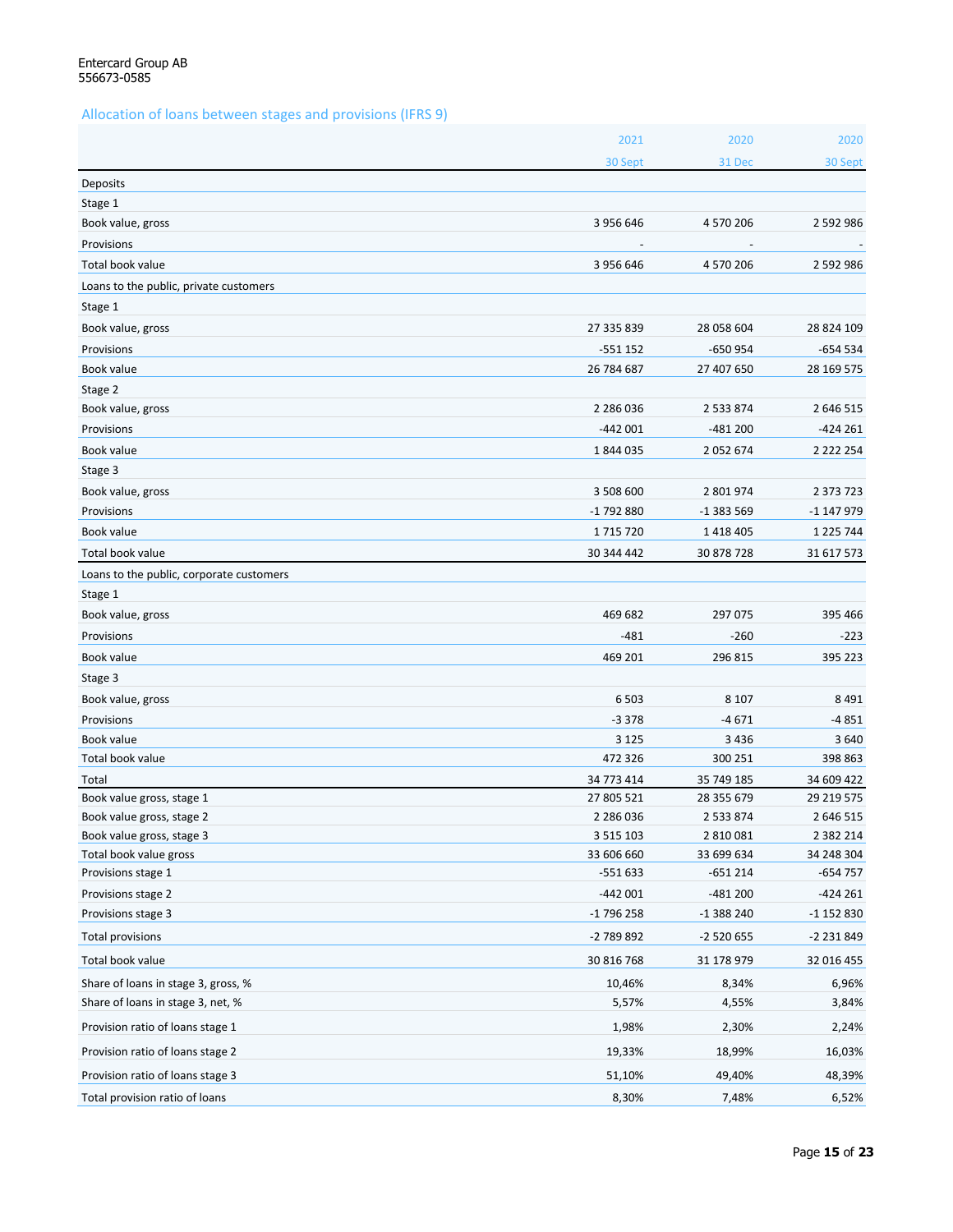## Note 5 Bonds and other interest-bearing securities

Financial assets measured at fair value through Other comprehensive income.

|                               | 2021      | 2020     | 2020          |
|-------------------------------|-----------|----------|---------------|
| <b>Issuers</b>                | 30 Sept   | 31 Dec   | 30 Sept       |
| Municipalities                | 1416966   | 893 182  | 1050766       |
| Swedish mortgage institutions | 327839    | 207 654  | 207 534       |
| Foreign credit institutions   | 107 002   | 76 490   | 76 629        |
| Foreign mortgage institutions | 638055    | 436 927  | 833 948       |
| Other foreign issuers         | 129 727   | 263 951  | 111 461       |
| Total                         | 2 619 590 | 1878 204 | 2 2 8 0 3 3 7 |

Fair value is the same as book value. All bonds and interest-bearing securities are within the Fair value 1 hierarchy.

|                                        | 2021      | 2020                     | 2020          |
|----------------------------------------|-----------|--------------------------|---------------|
| <b>Remaining maturity</b>              | 30 Sept   | 31 Dec                   | 30 Sept       |
| Maximum 1 year                         | 129 727   | 104 536                  | 49 607        |
| Longer than 1 year but maximum 5 years | 2 005 225 | 1773668                  | 2 2 3 0 7 3 1 |
| Longer than 5 years                    | 484 638   | $\overline{\phantom{0}}$ | -             |
| Total                                  | 2 619 590 | 1878 204                 | 2 2 8 0 3 3 7 |

|                                                           | 2021                     | 2020      | 2020          |
|-----------------------------------------------------------|--------------------------|-----------|---------------|
| Total holdings of financial assets, broken down by issuer | 30 Sept                  | 31 Dec    | 30 Sept       |
| Issued by public entities                                 | 1546693                  | 1 157 133 | 1 162 226     |
| Issued by other borrowers                                 | 1072896                  | 721071    | 1 1 1 8 1 1 1 |
| Total                                                     | 2 619 590                | 1878204   | 2 2 8 0 3 3 7 |
| Average remaining maturity, years                         | 3,05                     | 2,71      | 2,82          |
| Average remaining fixed interest term, years              | 0,54                     | 0,46      | 0,38          |
| of which listed securities, TSEK                          | 2619590                  | 1878204   | 2 2 8 0 3 3 7 |
| of which unlisted securities, TSEK                        | $\overline{\phantom{0}}$ |           |               |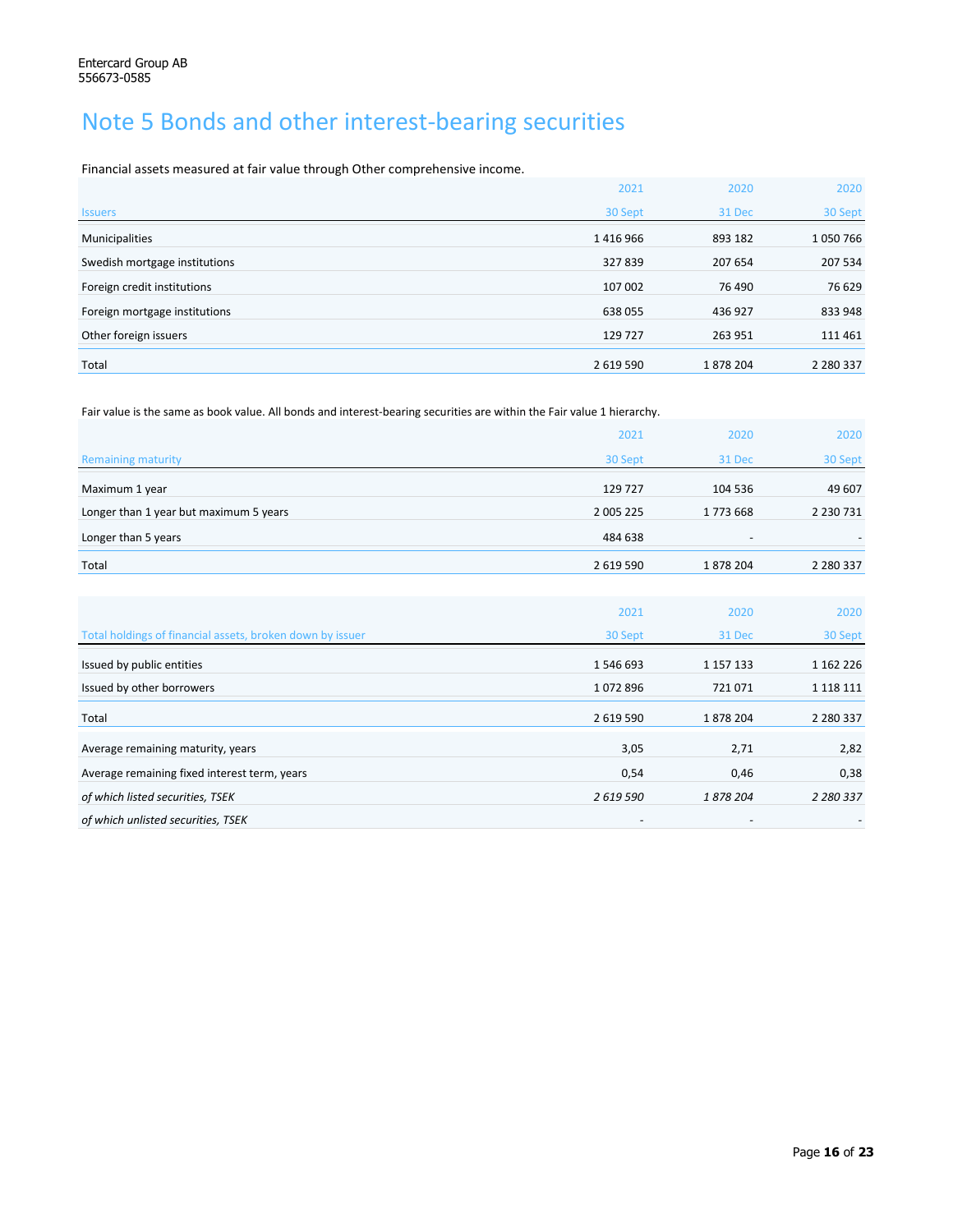## Note 6 Liquidity reserve and liquidity risk

|                                                                                             | 2021      | Distribution by currency |                          |                          | 2020          |            | Distribution by currency |            |
|---------------------------------------------------------------------------------------------|-----------|--------------------------|--------------------------|--------------------------|---------------|------------|--------------------------|------------|
|                                                                                             | 30 sept   | <b>SEK</b>               | <b>NOK</b>               | <b>DKK</b>               | 30 sept       | <b>SEK</b> | <b>NOK</b>               | <b>DKK</b> |
| Securities issued or guaranteed by<br>government or central bank                            | 129 727   |                          | $\overline{\phantom{a}}$ | 129 727                  | 111 461       |            | $\overline{\phantom{a}}$ | 111 461    |
| Securities issued or guaranteed by<br>municipalities or non-governmental public<br>entities | 1416966   | 932 329                  | 484 638                  | $\overline{\phantom{0}}$ | 1050766       | 859 735    | 191 030                  |            |
| Covered bonds issued by others                                                              | 965 895   | 327839                   | 638 055                  |                          | 1041482       | 207 534    | 833 948                  |            |
| Securities issued or guaranteed by<br>multilateral development banks                        | 107 002   | $\overline{\phantom{a}}$ | 107 002                  | $\overline{\phantom{a}}$ | 76 629        |            | 76 629                   |            |
| Total                                                                                       | 2 619 590 | 1 260 168                | 1 2 2 9 6 9 5            | 129 727                  | 2 2 8 0 3 3 7 | 1067269    | 1 101 607                | 111 461    |
| Distribution by currency, %                                                                 |           | 48,1%                    | 46,9%                    | 5,0%                     |               | 46,8%      | 48,3%                    | 4,9%       |

In accordance with the Swedish Financial Supervisory Authority (SFSA) (Sw. Finansinspektionen) FFFS 2010:7 on liquidity risks.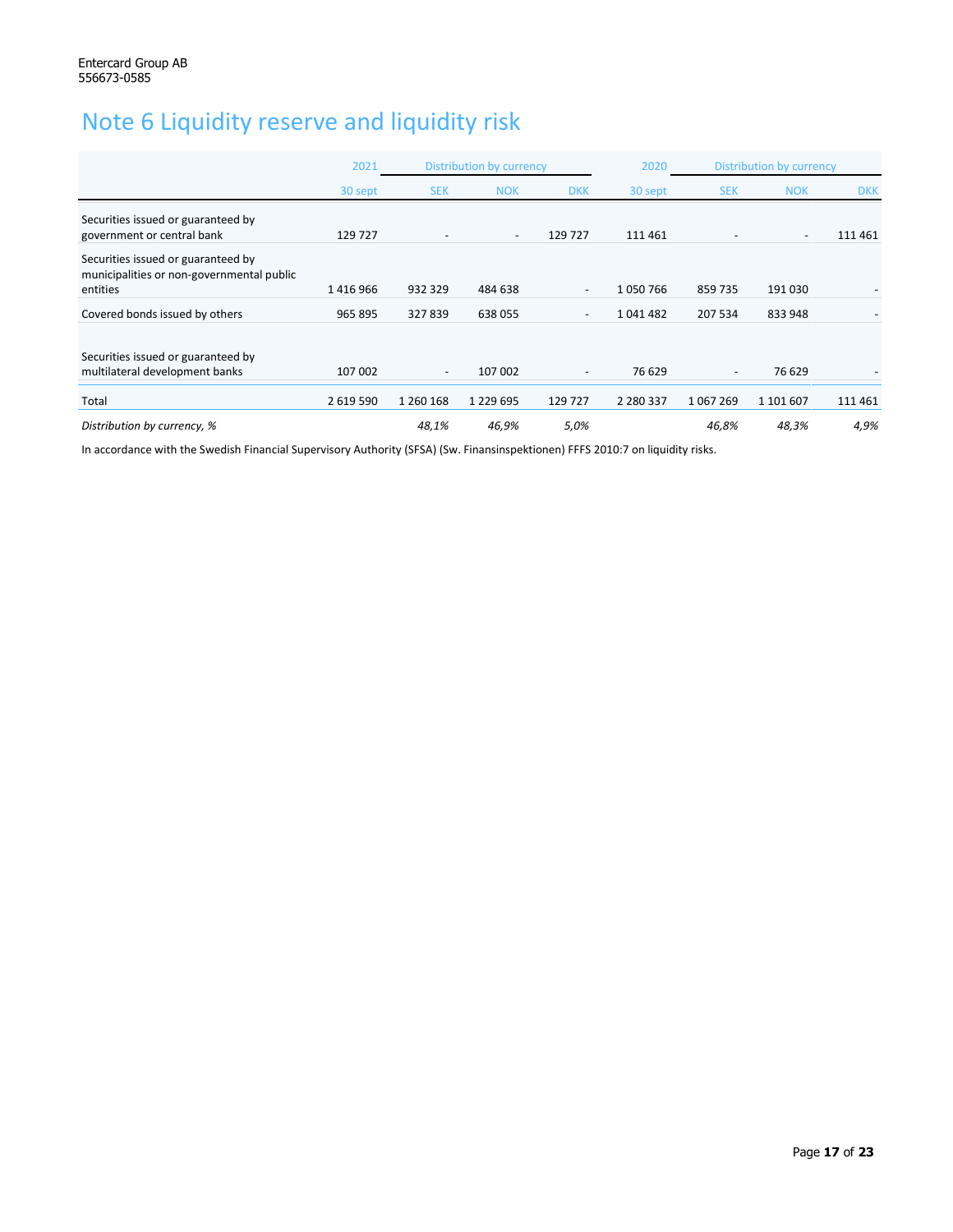## Note 7 Capital adequacy

Calculation of capital requirements is conducted in accordance with Regulation (EU) 2020/873 of the European Parliament and of the Council on 24 June 2020 amending Regulation (EU) 575/2013 on prudential requirements for credit institutions and investment firms (prudential regulation) and (EU) 2019/876 as regards certain adjustments in response to the Covid-19 pandemic act (2014: 966) on capital buffers, and the Swedish Financial Supervisory Authority (SFSA) (Sw. Finansinspektionen) FFFS 2014: 12 on regulatory requirements and capital buffers. The outcome refers to the calculation in accordance with the statutory minimum capital requirement, called Pillar I, as well as capital in accordance to the combined buffer requirement.

Entercard applies the standardized approach to calculate the capital requirement for credit risk. Credit risk is calculated on all asset and off-balance sheet items unless deducted from own funds. Capital requirements for operational risk is calculated using the standardized approach, which means that the activities are divided into business areas which have been assigned different beta factors. Capital requirement is calculated as a three-year average for the last three year's financial operating revenue in each business multiplied by the corresponding beta factor. Entercard also calculates a capital requirement for currency risk.

The combined buffer requirement is a requirement to hold a capital conservation buffer of 2,5 percent of the risk-weighted exposure amount. The buffer requirement also includes a countercyclical buffer, which currently amounts to 0,2 percent of the risk-weighted exposure amount.

Entercard does not have any exposures within Trading.

Entercard Group AB is a Swedish credit market company with license to conduct financing business in the Scandinavian market. The operations in Norway and Denmark is conducted through the branches "Entercard Norway, branch of Entercard Group AB" and "Entercard Denmark, branch of Entercard Group AB". Information in this note is submitted in accordance with prudential regulation, Commission Implementing Regulation (EU) no 1423/2013 on implementing technical standards with regard to the disclosure requirements of capital for institutions under prudential regulation, the SFSA's regulations and general guidelines (FFFS 2008: 25) on Annual Reports in credit institutions and investment firms, and the SFSA's guidelines on regulatory requirements and capital buffers.

Entercard Group AB is included through the proportional consolidation method in Swedbank consolidated situation.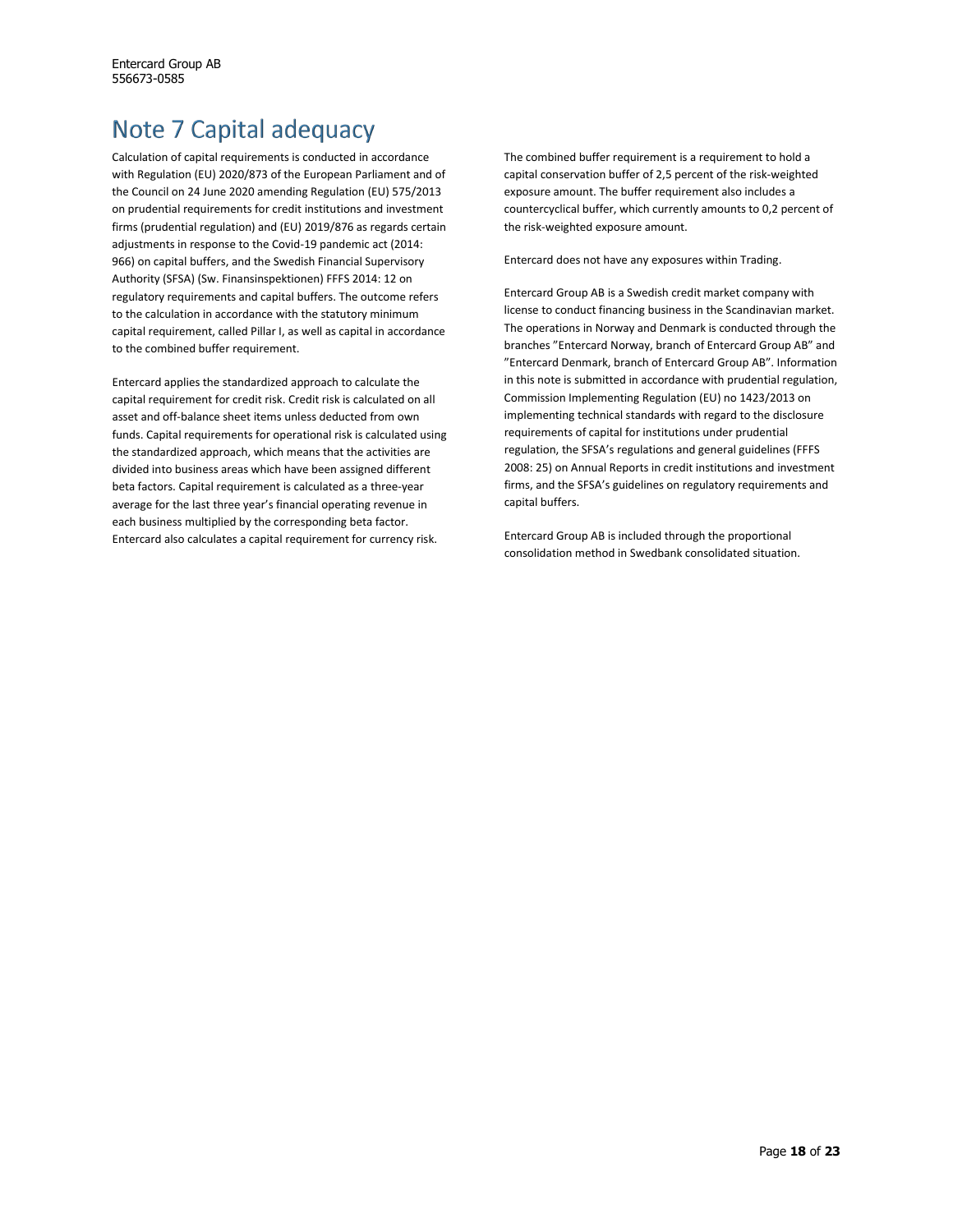### Capital Adequacy

|                                                                                            | 2021          | 2020          |
|--------------------------------------------------------------------------------------------|---------------|---------------|
| <b>Common Equity Tier 1 Capital: Instruments and reserves</b>                              | 30 Sept       | 31 Dec        |
| Capital instrument and associated share premium                                            | 5 000         | 5 000         |
| Reserves                                                                                   | 6 0 6 1 8 5 8 | 6 5 2 9 3 5 4 |
| Accumulated other comprehensive income                                                     | $-405691$     | $-512423$     |
|                                                                                            |               |               |
| Profit net, after deduction of foreseeable cost's and dividend's, verified by auditors     | 255 053       | -467 496      |
| Common Equity Tier 1 Capital before adjustments                                            | 5 916 220     | 5 5 5 4 4 3 5 |
| Value adjustments due to the requirements for prudent valuation                            | $-3390$       | $-1268$       |
| Intangible assets                                                                          | -24 848       | -41 296       |
| Deferred tax assets that rely on future profitability and arise from temporary differences | $-15563$      | $-15563$      |
| Negative values associated to expected losses                                              |               |               |
| Losses current year                                                                        |               |               |
| Total adjustments of Common Equity Tier 1 Capital                                          | $-43801$      | $-58126$      |
| Common Equity Tier 1 Capital                                                               | 5 872 419     | 5 496 309     |
| Additional Tier 1 Capital: instruments                                                     |               |               |
| <b>Tier 1 Capital</b>                                                                      | 5 872 419     | 5 496 309     |
|                                                                                            |               |               |
|                                                                                            | 2021          | 2020          |
| Tier 2 Capital: Instruments and provisions                                                 | 30 Sept       | 31 Dec        |
| Capital instrument and associated share premium                                            |               |               |
| Credit value adjustments                                                                   |               |               |
| Tier 2 Capital before adjustments                                                          |               |               |
| Total adjustments of Common Equity Tier 2 Capital                                          |               |               |
| <b>Tier 2 Capital</b>                                                                      |               |               |
|                                                                                            | 5 872 419     | 5 496 309     |
| <b>Total Capital</b>                                                                       |               |               |
| Total risk weighted exposure amount                                                        | 30 150 977    | 30 222 740    |
| Common Equity Tier 1 capital ratio                                                         | 19,5%         | 18,2%         |
| Tier 1 capital ratio                                                                       | 19,5%         | 18,2%         |
| Total capital ratio                                                                        | 19,5%         | 18,2%         |
|                                                                                            | 2021          | 2020          |
| Requirements buffers, %                                                                    | 30 Sept       | 31 Dec        |
| Total Tier 1 capital requirement including buffer requirement                              | 7,2           | 7,2           |
| whereof minimum CET1 requirement                                                           | 4,5           | 4,5           |
| whereof capital conservation buffer requirement                                            | 2,5           | 2,5           |
| whereof countercyclical capital buffer requirement                                         | 0,2           | 0,2           |
| Common Equity Tier 1 capital available to be used as buffer                                | 12,3          | 11,0          |
| Leverage ratio                                                                             | 14,0%         | 13,1%         |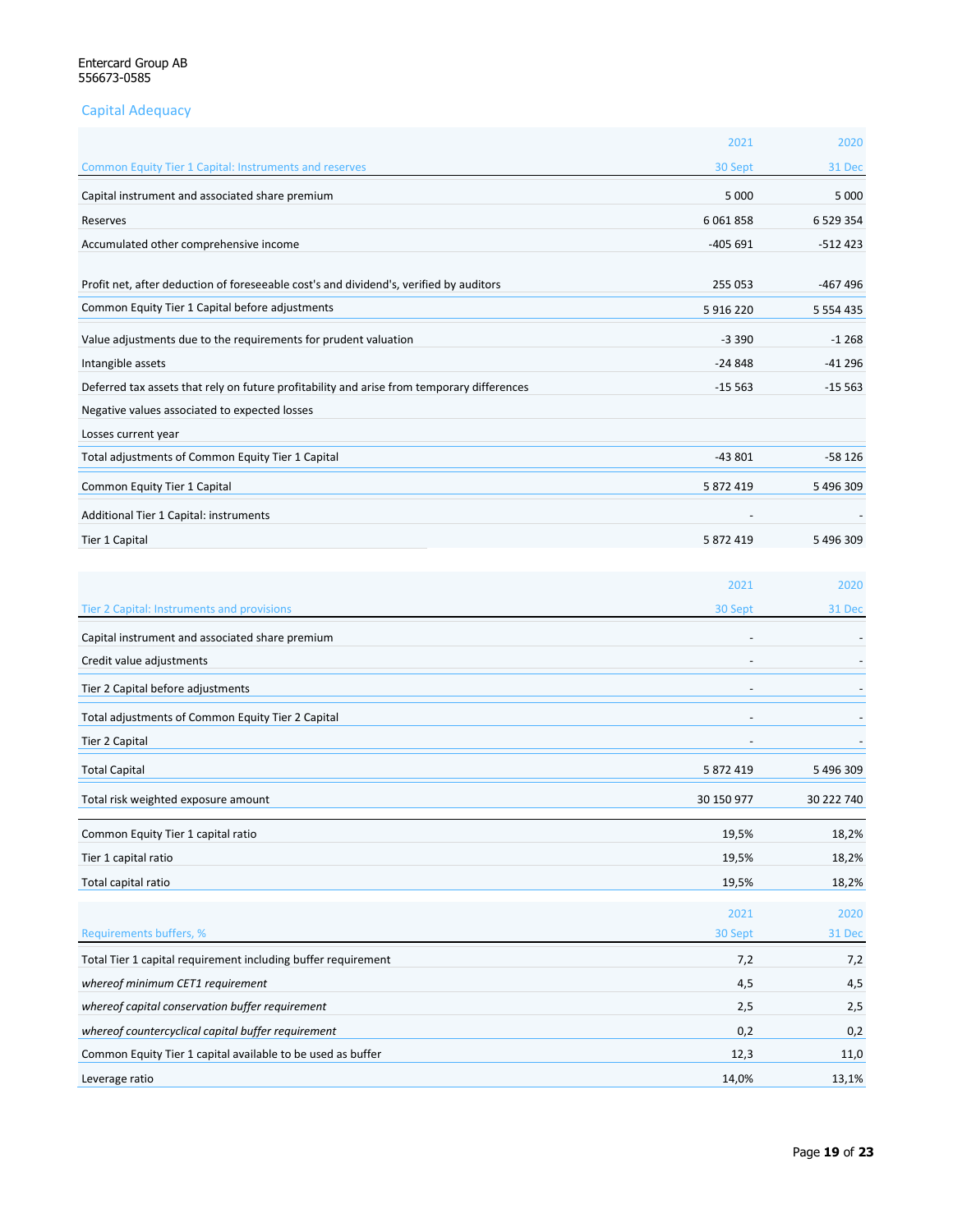Risk exposure amount and own funds requirement for credit risk

|                                                                                  | 2021                           |                          |                                | 2020                     |  |  |
|----------------------------------------------------------------------------------|--------------------------------|--------------------------|--------------------------------|--------------------------|--|--|
|                                                                                  | 30 Sept                        |                          | 31 Dec                         |                          |  |  |
| <b>Exposure classes</b>                                                          | <b>Risk exposure</b><br>amount | Own funds<br>requirement | <b>Risk exposure</b><br>amount | Own funds<br>requirement |  |  |
| Institutional exposures                                                          | 791 404                        | 63 312                   | 914 051                        | 73 124                   |  |  |
| Covered bonds                                                                    | 96 589                         | 7727                     | 64 458                         | 5 1 5 7                  |  |  |
| Retail exposures                                                                 | 21 784 484                     | 1742759                  | 22 285 364                     | 1782829                  |  |  |
| Regional governments or local authorities exposures                              | 1550                           | 124                      | 1438                           | 115                      |  |  |
| Corporate exposures                                                              | 2912                           | 233                      | 2 3 4 5                        | 188                      |  |  |
| Exposures in default                                                             | 1718845                        | 137 508                  | 1427787                        | 114 223                  |  |  |
| Other exposures                                                                  | 300 143                        | 24 011                   | 276 378                        | 22 110                   |  |  |
| Total                                                                            | 24 695 928                     | 1975 674                 | 24 971 821                     | 1997746                  |  |  |
|                                                                                  |                                |                          | 2021                           | 2020                     |  |  |
|                                                                                  |                                |                          | 30 Sept                        | 31 Dec                   |  |  |
| Total capital requirement for credit risk according to the standardized approach |                                |                          | 1975674                        | 1997746                  |  |  |
|                                                                                  |                                |                          |                                |                          |  |  |
|                                                                                  |                                |                          | 2021                           | 2020                     |  |  |
| Capital requirement for operational risk                                         |                                |                          | 30 Sept                        | 31 Dec                   |  |  |
| Risk exposure amount                                                             |                                |                          | 5 278 836                      | 5 068 212                |  |  |
| Capital requirement according to the standardized approach                       |                                |                          | 422 307                        | 405 457                  |  |  |
| Total capital requirement for operational risk                                   |                                |                          | 422 307                        | 405 457                  |  |  |
|                                                                                  |                                |                          | 2021                           | 2020                     |  |  |
| Capital requirement for market risk (foreign exchange risk)                      |                                |                          | 30 Sept                        | 31 Dec                   |  |  |
| Risk exposure amount                                                             |                                |                          | 176 213                        | 182 707                  |  |  |
| Capital requirement                                                              |                                |                          | 14 097                         | 14 6 17                  |  |  |
| Total capital requirement for market risk                                        |                                |                          | 14 097                         | 14 6 17                  |  |  |
| Capital requirements for settlement risk                                         |                                |                          |                                |                          |  |  |
| Capital requirements for credit value adjustment (CVA) risk                      |                                |                          |                                |                          |  |  |
| Total capital requirements                                                       |                                |                          | 2 412 078                      | 2 417 819                |  |  |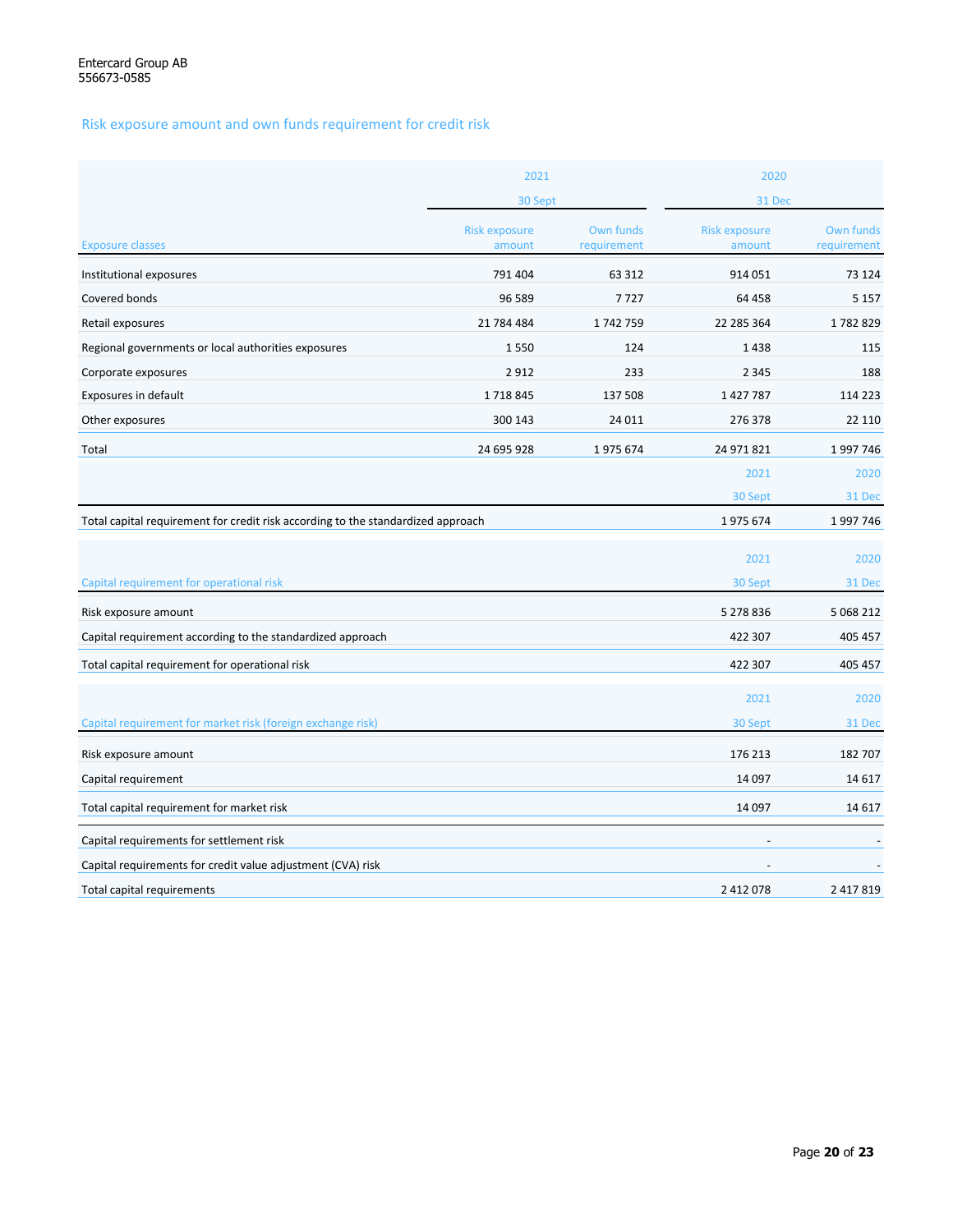### Internal capital requirement

|                                                 | 2021      |           | 2020<br>31 Dec |           |
|-------------------------------------------------|-----------|-----------|----------------|-----------|
|                                                 | 30 Sept   |           |                |           |
| Capital requirement according to Pillar 1       |           | % av REA* |                | % av REA* |
| Credit risk                                     | 1975 674  | 6,6       | 1997746        | 6,6       |
| Market risk                                     | 14 097    |           | 14 6 17        |           |
| Operational risk                                | 422 307   | 1,4       | 405 457        | 1,3       |
| Settlement risk                                 |           |           |                |           |
| Credit value adjustment (CVA) risk              |           |           |                |           |
| Total capital requirement according to Pillar 1 | 2 412 078 | 8,0       | 2 417 819      | 8,0       |
| Capital requirement according to Pillar 2       |           |           |                |           |
| Other capital requirement                       | 330 379   | 1,1       | 268 300        | 0,9       |
| Total capital requirement according to Pillar 2 | 330 379   | 1,1       | 268 300        | 0,9       |
| Combined buffer requirement                     |           |           |                |           |
| Countercyclical buffer                          | 66 864    | 0,2       | 71 152         | 0,2       |
| Capital conservation buffer                     | 753 774   | 2,5       | 755 569        | 2,5       |
| Total combined buffer requirement               | 820 638   | 2,7       | 826 720        | 2,7       |
| <b>Management buffer</b>                        |           |           |                |           |
| Additional management buffer                    | 301 510   | 1,0       | 302 227        | 1,0       |
| Total management buffer                         | 301 510   | 1,0       | 302 227        | $1,0$     |
| Internal capital requirement                    |           |           |                |           |
| Total capital requirement                       | 3 864 605 | 12,8      | 3 8 1 5 0 6 7  | 12,6      |
| <b>Capital base</b>                             |           |           |                |           |
| Total capital base                              | 5 872 419 | 19,5      | 5 496 309      | 18,2      |

\*Risk exposure amount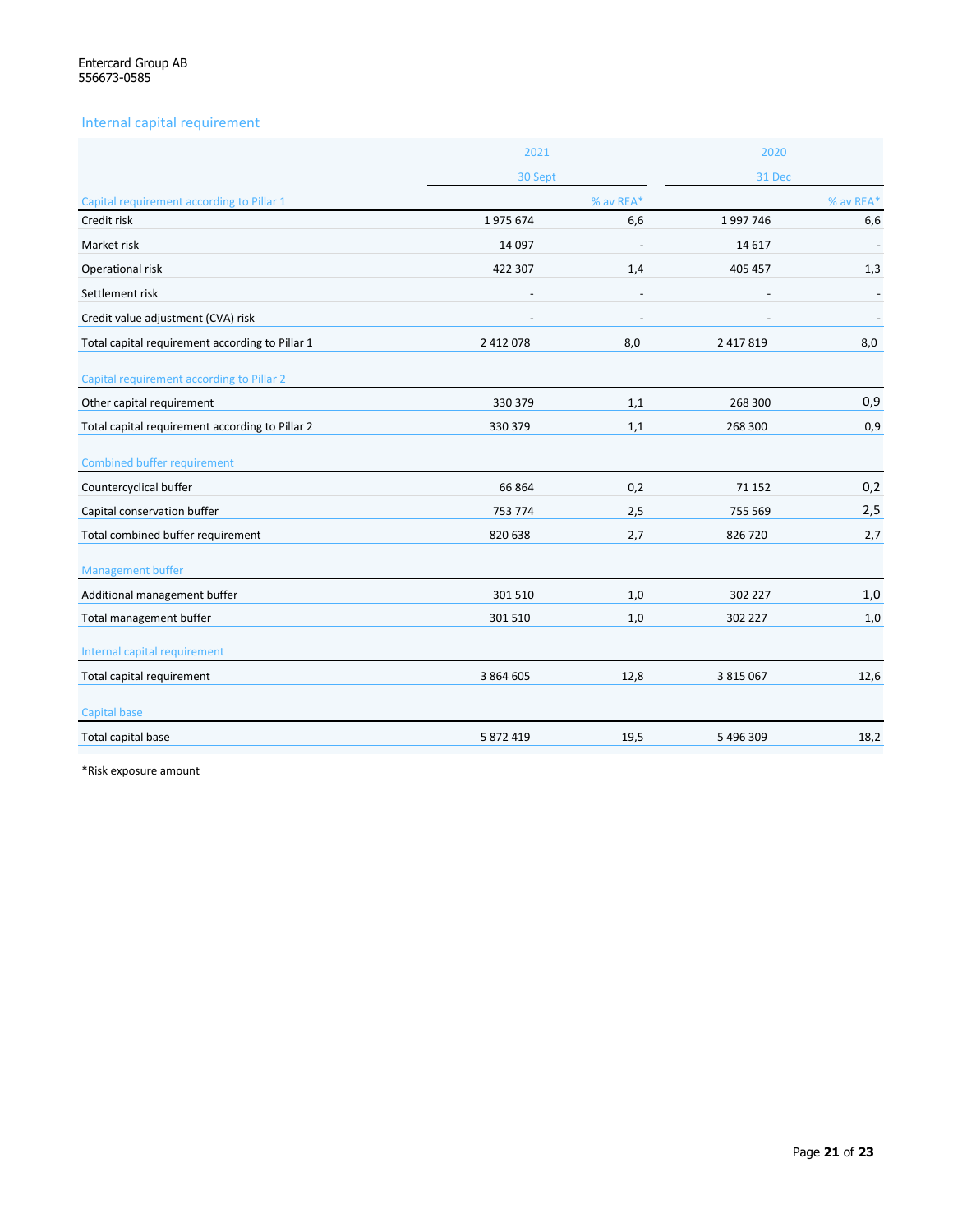## Note 8 Related parties

Swedbank AB (publ) and Barclays Principal Investments Limited have control through a joint venture. Swedbank AB (publ) is the ultimate parent in its group, while Barclays Principal Investments Limited is a wholly-owned subsidiary of the ultimate parent, Barclays PLC. Transactions with related parties consists of deposits and funding received from parents including related interest income and expenses, commission income and costs related to salary and IT-systems.

|                                     | <b>Swedbank Group</b> |            |            | <b>Barclays Group</b>    |                          |            |
|-------------------------------------|-----------------------|------------|------------|--------------------------|--------------------------|------------|
|                                     | 2021                  | 2020       | 2020       | 2021                     | 2020                     | 2020       |
| <b>Balance sheet</b>                | 30 Sept               | 31 Dec     | 30 Sept    | 30 Sept                  | 31 Dec                   | 30 Sept    |
| <b>Assets</b>                       |                       |            |            |                          |                          |            |
| Deposits                            | 3 956 646             | 4 570 206  | 2 592 986  | $\overline{\phantom{a}}$ | $\overline{\phantom{a}}$ |            |
| Other assets                        | 989                   | 997        | 904        |                          |                          |            |
| Total                               | 3 957 636             | 4 571 202  | 2 593 890  |                          |                          |            |
| Liabilities                         |                       |            |            |                          |                          |            |
| Amounts owed to credit institutions | 15 476 038            | 15 470 368 | 15 163 770 | 15 476 038               | 15 470 368               | 15 163 770 |
| Other liabilities                   | 15 2 5 9              | 11527      | 15 0 32    | 13 007                   | 9699                     | 13 007     |
| Total                               | 15 491 297            | 15 481 895 | 15 178 802 | 15 489 045               | 15 480 067               | 15 176 777 |
| Income statement                    |                       |            |            |                          |                          |            |
| Interest income                     | $-3435$               | $-326$     | 166        |                          |                          |            |
| Interest expenses                   | $-63102$              | $-121097$  | $-100220$  | $-63108$                 | $-121013$                | $-100130$  |
| Commission income                   | 69 271                | 92 490     | 61813      |                          |                          |            |
| Commission expenses                 | $-3412$               | $-4810$    | $-3404$    |                          | $\overline{\phantom{a}}$ |            |
| Other expenses                      | $-6656$               | $-7975$    | $-5848$    |                          |                          |            |
| Total                               | $-7334$               | $-41718$   | $-47494$   | $-63108$                 | $-121013$                | $-100$ 130 |